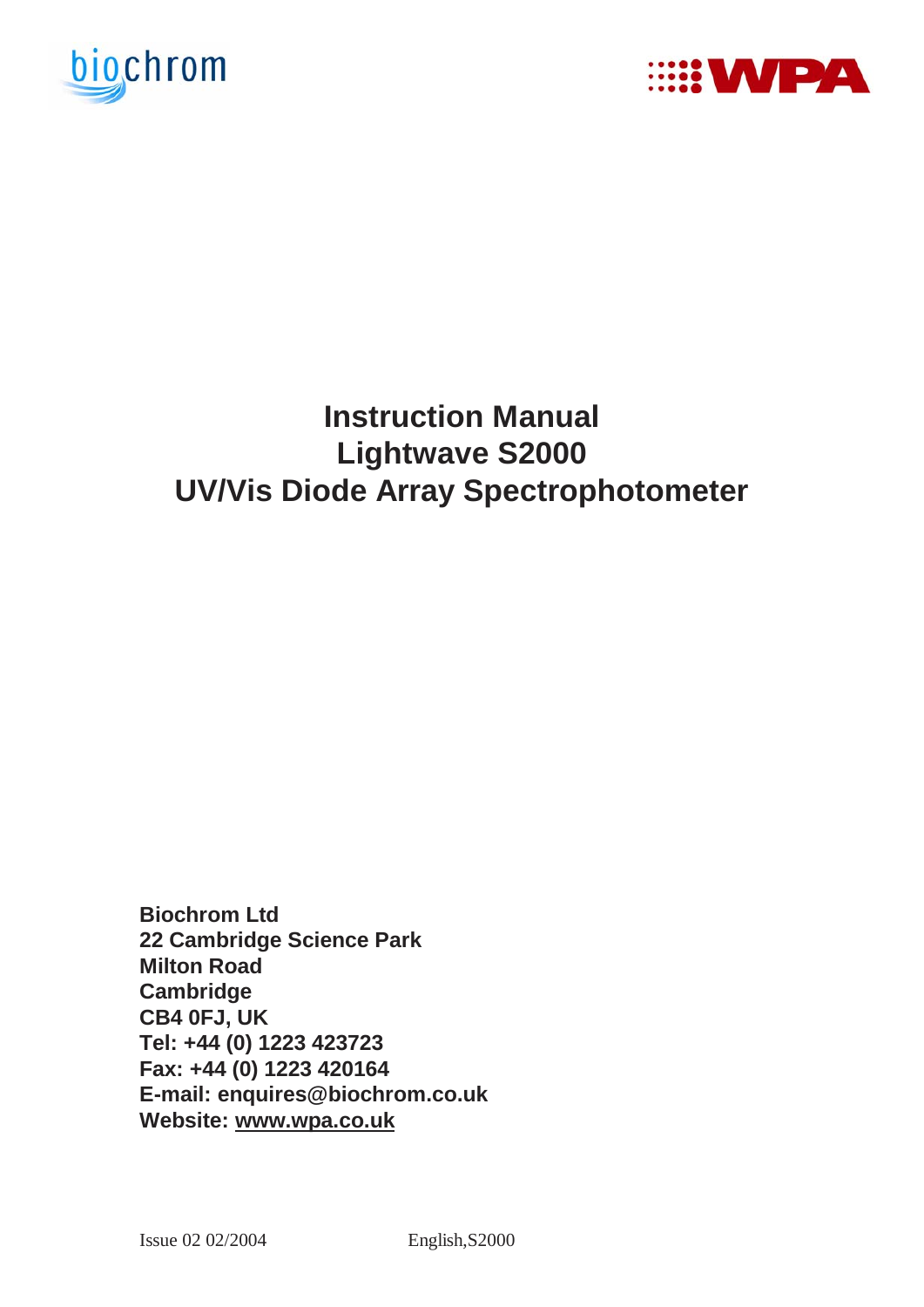# biochrom



### **Declaration of Conformity**

This is to certify that the WPA Lightwave S2000: 80-3000-72

manufactured by Biochrom Ltd. conform to the requirements of the following Directives-: 73/23/EEC & 89/336/EEC

Standards to which conformity is declared

 EN 61 010-1: 2001 Safety requirements for electrical equipment for measurement, control and laboratory use.

 EN 61326: 1998 Electrical equipment for measurement, control and laboratory use – EMC requirements

Signed: Dated: 14<sup>th</sup> January 2003

Pares

David Parr Managing Director Biochrom Ltd

| Postal address                              | Telephone                        | Telefax                            |
|---------------------------------------------|----------------------------------|------------------------------------|
| Biochrom Ltd<br>22 Cambridge Science Park   | +44 1223 423723                  | +44 1223 420164                    |
| Milton Road<br>Cambridge CB4 0FJ<br>England | e mail: enquiries@biochrom.co.uk | website: http://www.biochrom.co.uk |

**Registered in England No: 974213** 

**Registered Office: 22 Cambridge Science Park, Milton Road, Cambridge CB4 4FJ, England**.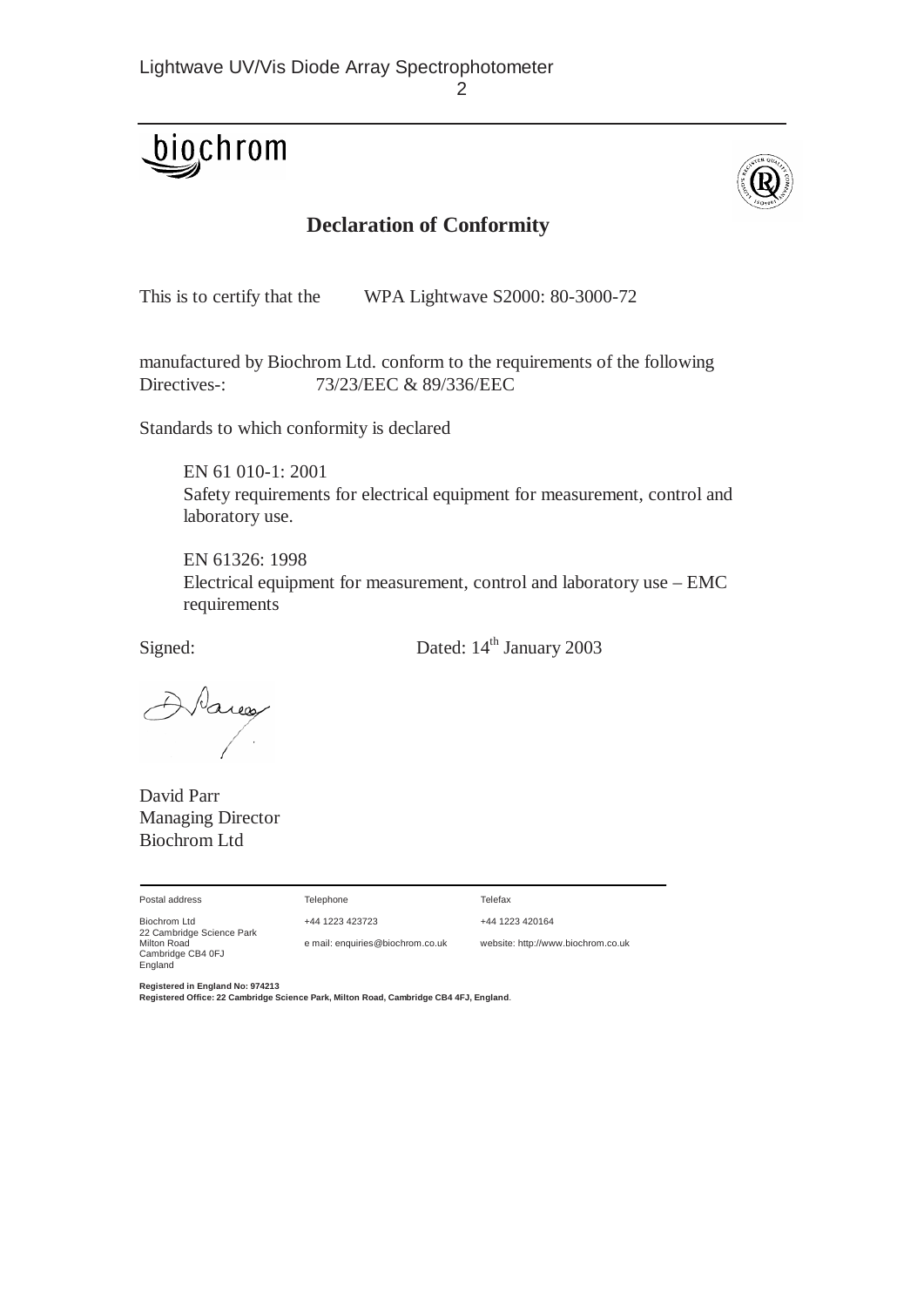# TABLE OF CONTENTS

| 1   |                                                                       |  |
|-----|-----------------------------------------------------------------------|--|
| 2   |                                                                       |  |
| 3   |                                                                       |  |
| 4   |                                                                       |  |
| 5   |                                                                       |  |
| 6   |                                                                       |  |
| 7   |                                                                       |  |
| 8   |                                                                       |  |
| 9   |                                                                       |  |
| 9.1 |                                                                       |  |
|     | 9.2                                                                   |  |
| 10  |                                                                       |  |
|     |                                                                       |  |
|     | 10.1<br>10.2                                                          |  |
|     | 10.3                                                                  |  |
|     |                                                                       |  |
|     |                                                                       |  |
|     | 10.4                                                                  |  |
|     |                                                                       |  |
|     |                                                                       |  |
|     | 10.5                                                                  |  |
|     | SELECT A METHOD (TO "RUN A METHOD" SEE LATER IN MANUAL)  17<br>10.6   |  |
|     | TO PROGRAM A NEW METHOD (OR RE-PROGRAM AN EXISTING METHOD) 18<br>10.7 |  |
|     | 10.8<br>10.9                                                          |  |
| 11  |                                                                       |  |
|     |                                                                       |  |
|     | 11.1                                                                  |  |
|     |                                                                       |  |
|     | 11.2                                                                  |  |
|     | 11.3                                                                  |  |
|     | 11.4                                                                  |  |
|     |                                                                       |  |
|     | 12.1                                                                  |  |
|     | 12.2                                                                  |  |
|     | 12.3                                                                  |  |
|     | 12.4                                                                  |  |
| 13  |                                                                       |  |
| 14  |                                                                       |  |
| 15  | HEALTH & SAFETY CERTIFICATE AND DECLARATION OF DECONTAMINATION        |  |
|     |                                                                       |  |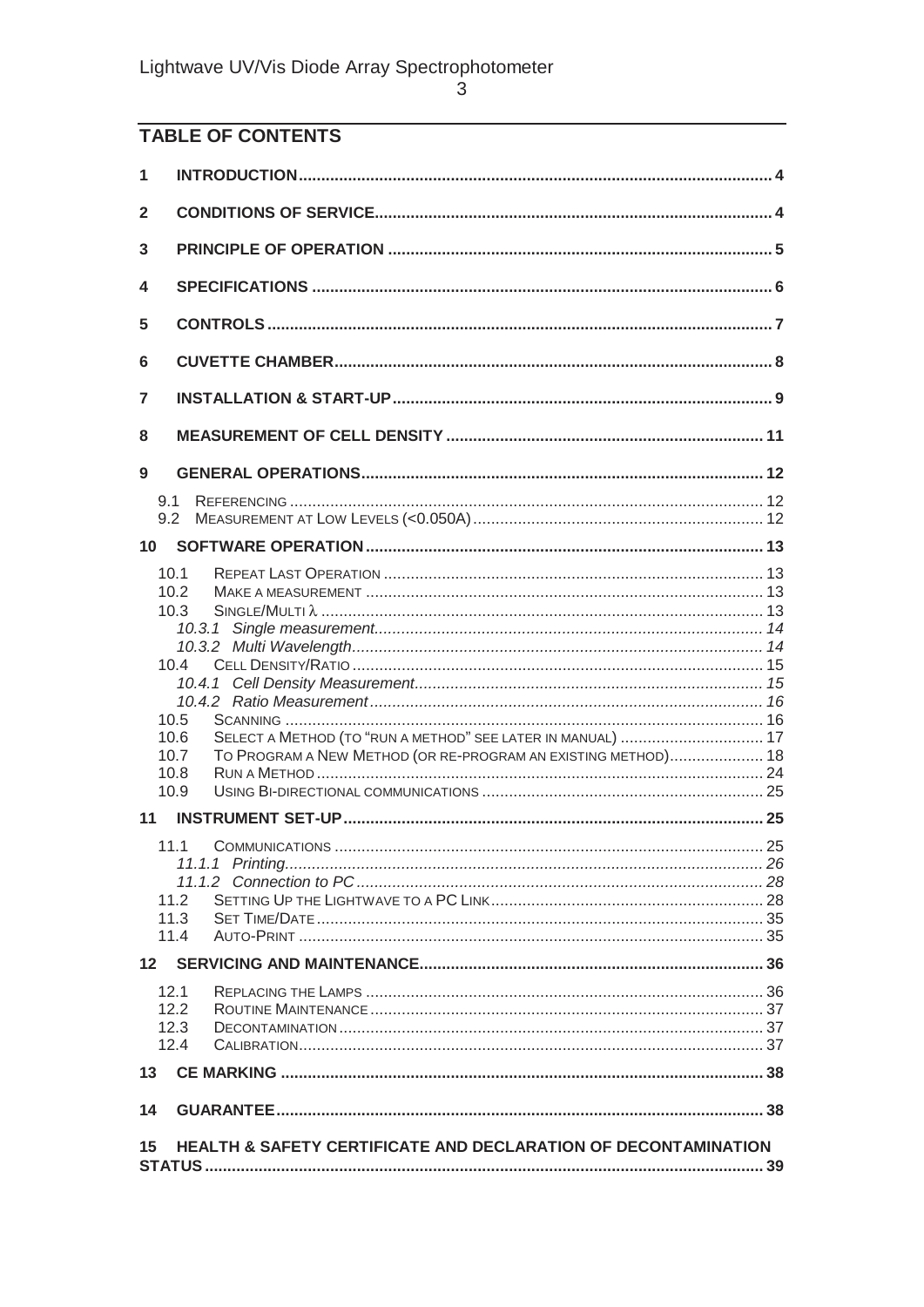## **1 Introduction**

The Lightwave represents a breakthrough in UV/Vis Spectroscopy. For the first time, the benefits of Diode Array technology have been incorporated into a low cost Spectrophotometer.

The Lightwave offers: -

- Instantaneous scanning
- No moving parts
- Open sample compartment
- Space saving shape

We believe that the Lightwave will give many years of trouble free operation. We do however recommend that you read this manual prior to use.

We welcome any comments you may have regarding either the product or this manual. Please contact: -

Sales Co-ordinator Tel: +44 (0)1223 423723 Fax: +44 (0)1223 420164 E-mail: enquires@biochrom.co.uk

#### **2 Conditions of Service**

The Lightwave is intended for use under cover at a temperature of between 5 and 40°C.

If dangerous or aggressive chemicals are used, care should be taken to avoid spillage. Normal precautions should be taken against contact with all samples used, some of which may be harmful.

The following parts are user replaceable: -

|                             | Cat No         |
|-----------------------------|----------------|
| <b>Tungsten Lamp</b>        | S2000T         |
| Tungsten & Deuterium Lamp   | S2000L         |
| Assembly                    |                |
| As for S2000L but accepting | <b>S2000LX</b> |
| old unit in part exchange   |                |
| Fan                         | <b>FA074</b>   |
| <b>Cuvette Holder</b>       | <b>CS003</b>   |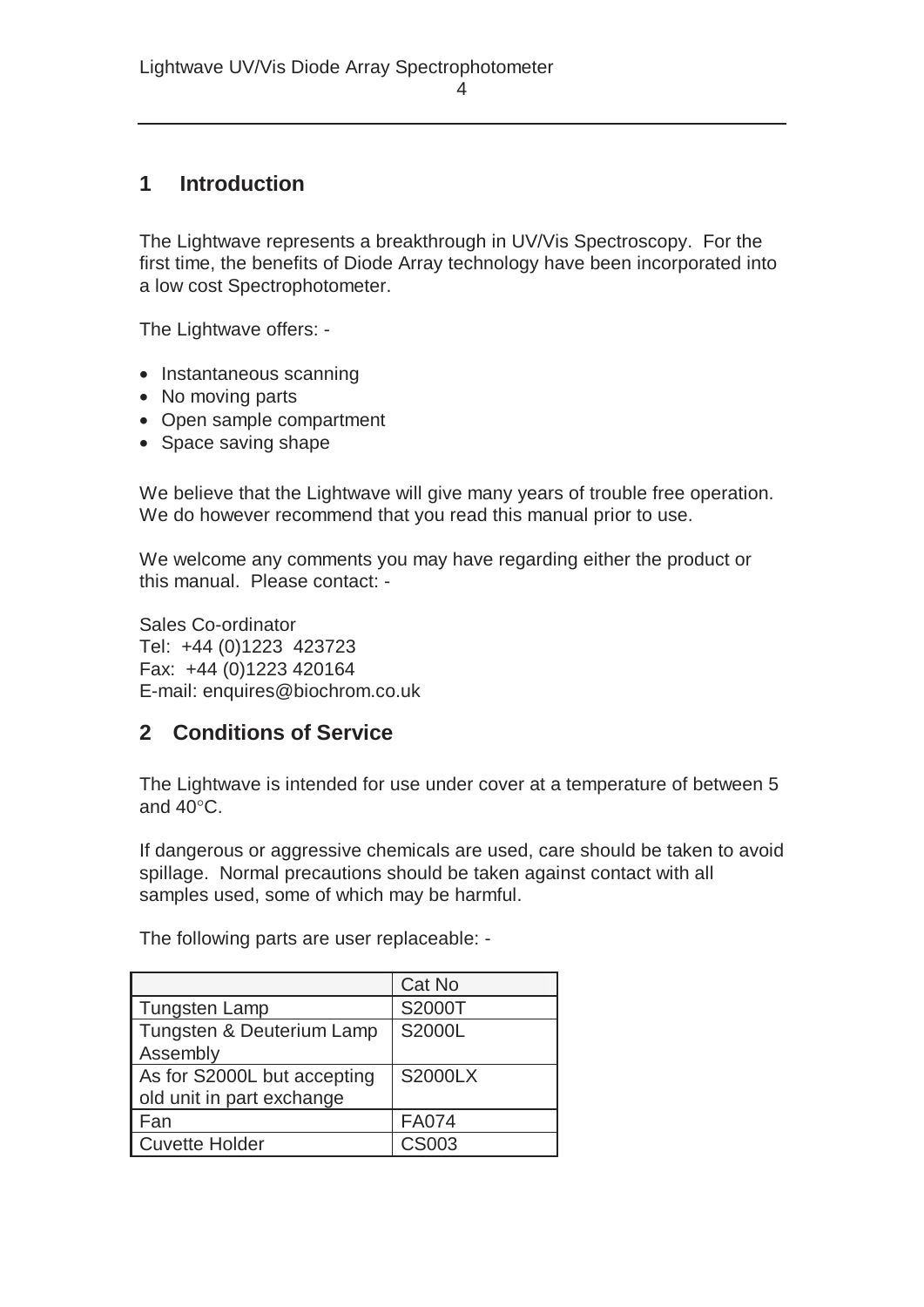For other problems please contact our sales office or local authorised dealer in your region.

#### **Health & Safety Notice**

**Instruments will only be accepted for repair or re-calibration when accompanied by a signed letter or certificate from the sender to the effect that there is no hazard to health due to biological, chemical or radioactive contamination. A copy of this certificate can be found on the base of the unit or at the end of this manual.**

#### **3 Principle of Operation**

The optical layout comprises a concave grating and 512 pixel diode array. On making a measurement both lamps (Deuterium and Tungsten) flash consecutively. A self-regulating circuit ensures flash to flash repeatability.

The data for each wavelength is recorded and stored in memory. Stray light is minimised by positioning the diffraction grating after the cuvette compartment, thereby eliminating the need for a light cover.

The use of a diode array detector allows simultaneous measurement across all wavelengths (scanning), and involves no moving optical parts, thereby minimising maintenance costs.



A simplified optical layout is presented below: -

*The added advantage of the above optical arrangement is that Stray light is minimised, thereby eliminating the need for a cover over the cuvette chamber.*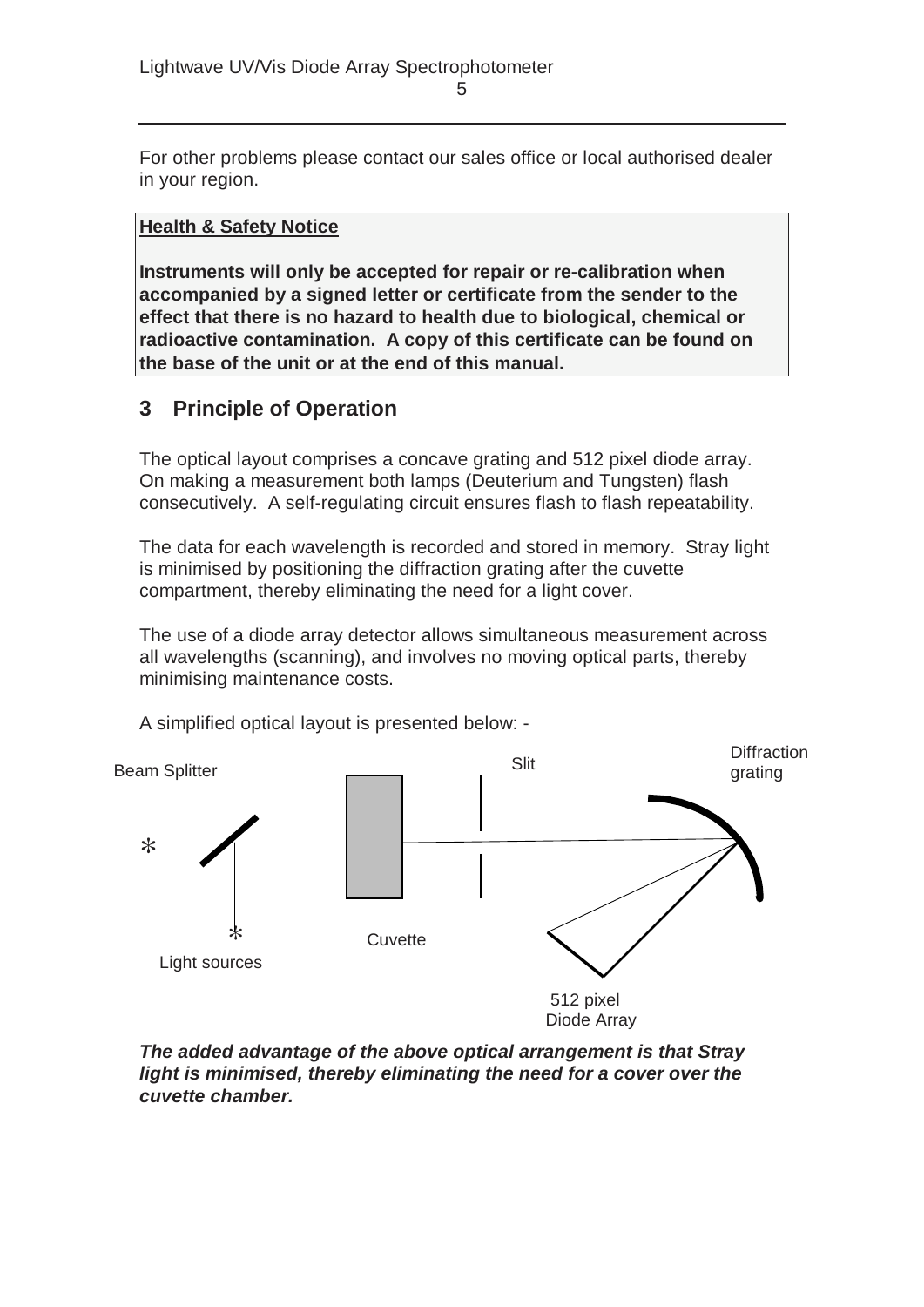# **4 Specifications**

| <b>Specification</b>               | S2000 Lightwave                                                                         |
|------------------------------------|-----------------------------------------------------------------------------------------|
| Optical arrangement                | Single beam, diode array (512 pixel) using                                              |
|                                    | Rowland Circle optics with flat field corrected                                         |
|                                    | concave grating.                                                                        |
| Wavelength range                   | 200-825nm                                                                               |
| Spectral bandpass                  | 5 <sub>nm</sub>                                                                         |
| <b>Resolution/Bandwidth</b>        | 5 <sub>nm</sub>                                                                         |
| <b>Stray Light</b>                 | $<$ 0.1% at 220nm NAI and 340nm NaNO <sub>2</sub>                                       |
| <b>Wavelength Accuracy</b>         | ±1.5nm                                                                                  |
| Wavelength reproducibility         | Better than ±0.6nm                                                                      |
| Photometric modes                  | Abs, %T, Conc <sup>n</sup> , ΔAbs/min, ΔAbs*factor/min                                  |
| Photometric range                  | $-0.3 - 1.999A$                                                                         |
|                                    | $0 - 199.9\%$ T                                                                         |
| <b>Photometric Reproducibility</b> | $±0.002Abs$ (0 to 0.5Abs)                                                               |
|                                    | $\pm 0.007$ Abs (0.5-1.0Abs)                                                            |
| <b>Photometric Accuracy</b>        | $±0.003Abs$ (0 to 0.5Abs)                                                               |
|                                    | $±0.01Abs$ (0.5-1.0Abs)                                                                 |
| Slew rate                          | Full spectrum measured simultaneously,                                                  |
|                                    | measurement time <5 sec                                                                 |
| Zero stability                     | ±0.003Abs/hour after 20min warm up                                                      |
| <b>Noise</b>                       | $±0.001$ Abs at 0A 500nm                                                                |
| Modes of operation                 | Scanning                                                                                |
|                                    | Ratio (A260/A280 user adjustable)                                                       |
|                                    | Multi Wavelength                                                                        |
|                                    | Absorbance                                                                              |
|                                    | % Transmission                                                                          |
|                                    | Concentration (linear or curved calibration)                                            |
|                                    | <b>Kinetics</b>                                                                         |
|                                    | Programmable - up to 99 methods stored in                                               |
|                                    | battery backed memory                                                                   |
| <b>Display</b>                     | 240 x 128 pixel dot matrix LCD                                                          |
| Output                             | RS232 to WPA printer for text and graphics                                              |
|                                    | RS232 ASCII for PC data logging                                                         |
| Light sources                      | Pulsed Deuterium and Tungsten halogen lamps<br>giving life in excess of 15000 hours     |
|                                    |                                                                                         |
| Sample compartment                 | 40mm pathlength. Accepts 10mm and 40mm<br>cuvettes, 15mm beam height. Accepts standard, |
|                                    | semi-micro, micro and ultra micro cuvettes down                                         |
|                                    | to 50/70 µl.                                                                            |
|                                    |                                                                                         |
| Dimensions (I x w x d)             | Approx. 380 x 140 x 275 mm                                                              |
| Weight                             | 4.5kg                                                                                   |
| <b>Electrical Requirements</b>     | 90-250V 50/60Hz Max 100VA                                                               |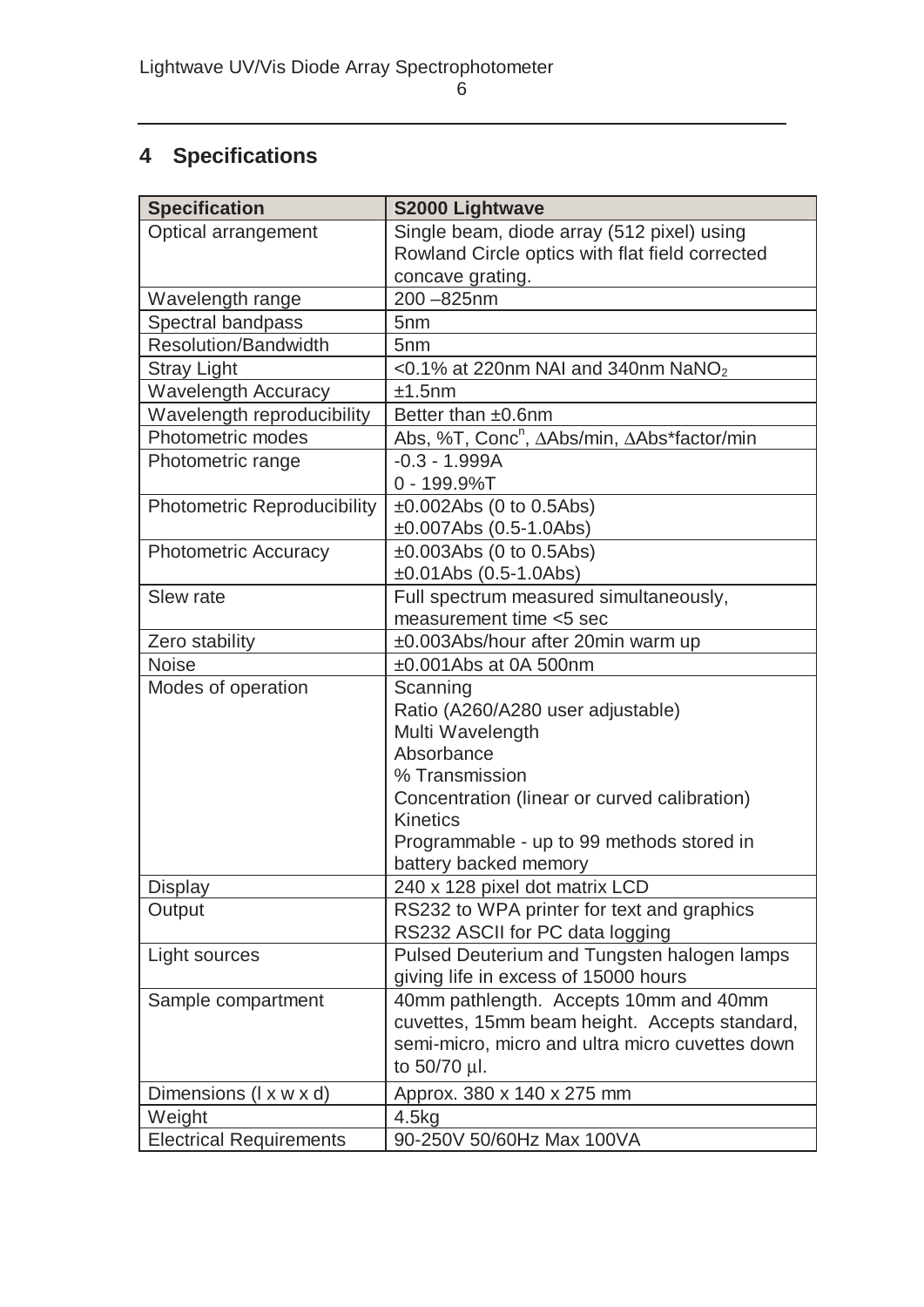



Note: The arrow keys and REF and TEST buttons are only operational in certain modes. When operational, symbols (R for Ref, T for Test, + arrows) will appear in the bottom left hand corner of the display. Similarly the Function keys on the left-hand side of the display are only operational when a box appears.

7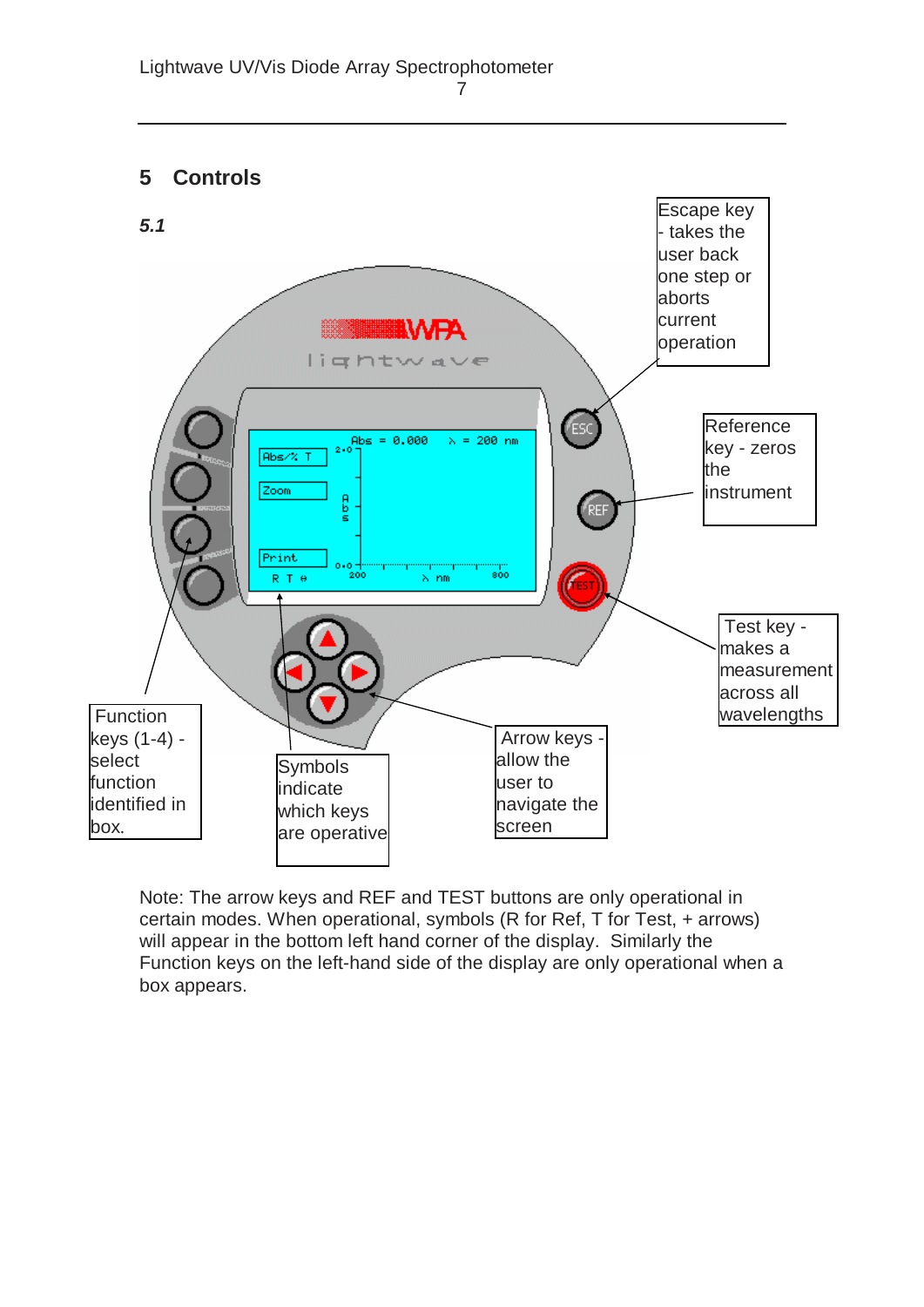# **6 Cuvette Chamber**

Samples may be placed in a cuvette or 16 mm diameter tube.

The cuvette holder has been designed to accommodate a variety of cuvette sizes in an accurate and repeatable manner.



**Note: It is important to align the square cuvettes to the far left-hand side of the chamber. The alignment of the cuvette is important to ensure reproducible readings**.

**Results obtained using round cuvettes will be more variable due to unavoidable irregularities in the glass.**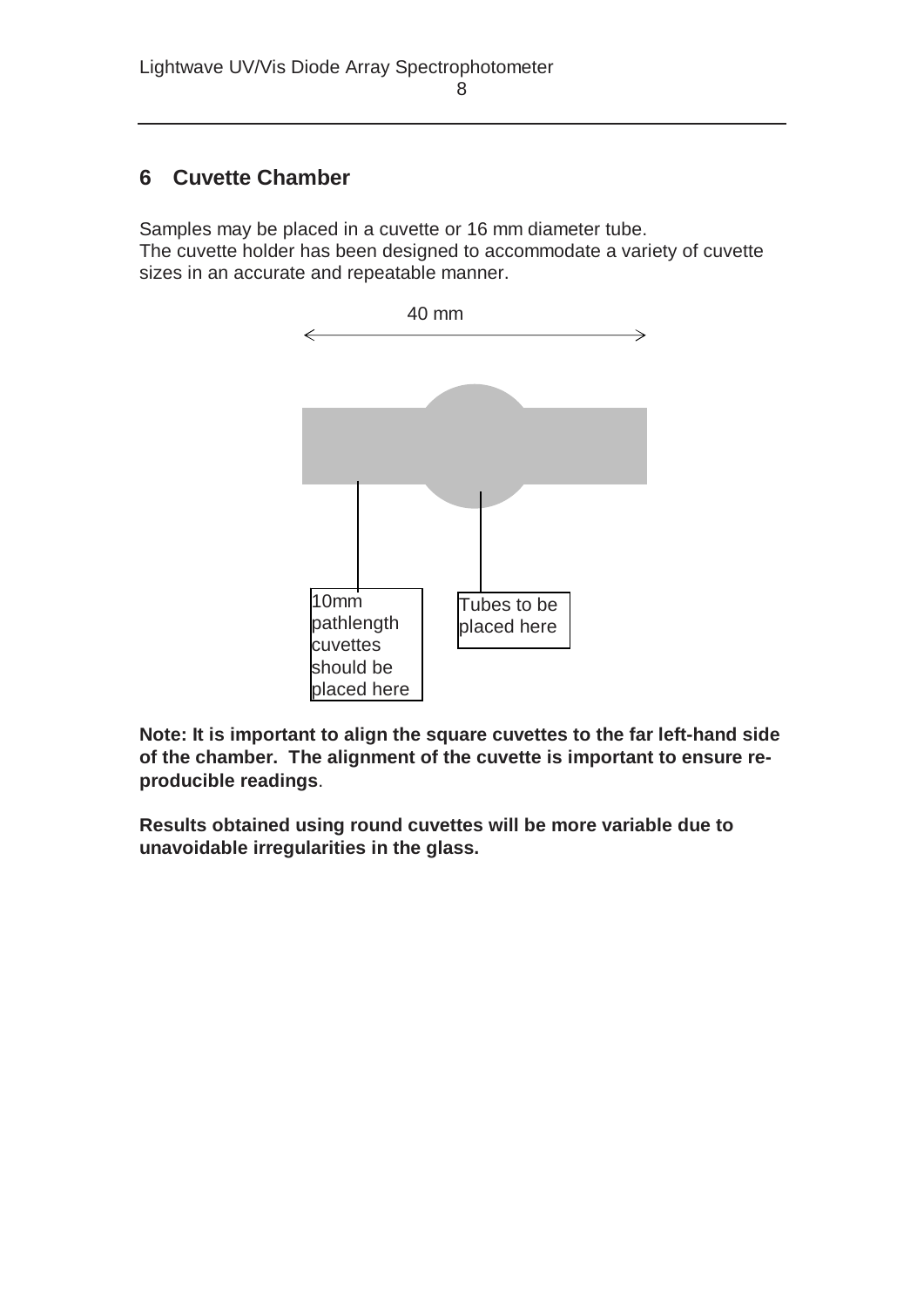# **7 Installation & Start-up**

Unpack the Lightwave and ensure that you have received the following in good condition: -

S2000 Lightwave Spectrophotometer Mains Lead Starter pack of 10 disposable UV cuvettes Instruction manual Warranty Card

Place the unit on a level surface, insert the IEC cable in the rear socket and then connect to the electricity supply (90-250V 50/60Hz).

Switch the instrument on using the switch at the rear. The Lightwave logo should appear followed by a self-diagnostic screen as below:



Check that all tests are passed or contact our sales office/authorised dealer.

#### **Warm Up Time**

To allow the optical and electronic components to stabilise it is recommended to allow a minimum of 10 minutes for the unit to warm up. For minimum drift, leave the instrument for 45 minutes to 1 hour.

It is best practice to always take a reference measurement prior to making a TEST, however the Lightwave will remember the last reference until the unit is switched off or re-referenced.

#### **Lamp Failure**

Failure of the lamps indicates either that there was a cuvette in the compartment when the instrument was switched on (simply remove the cuvette and switch ON again) or that the lamp has failed or the output is too low for good performance.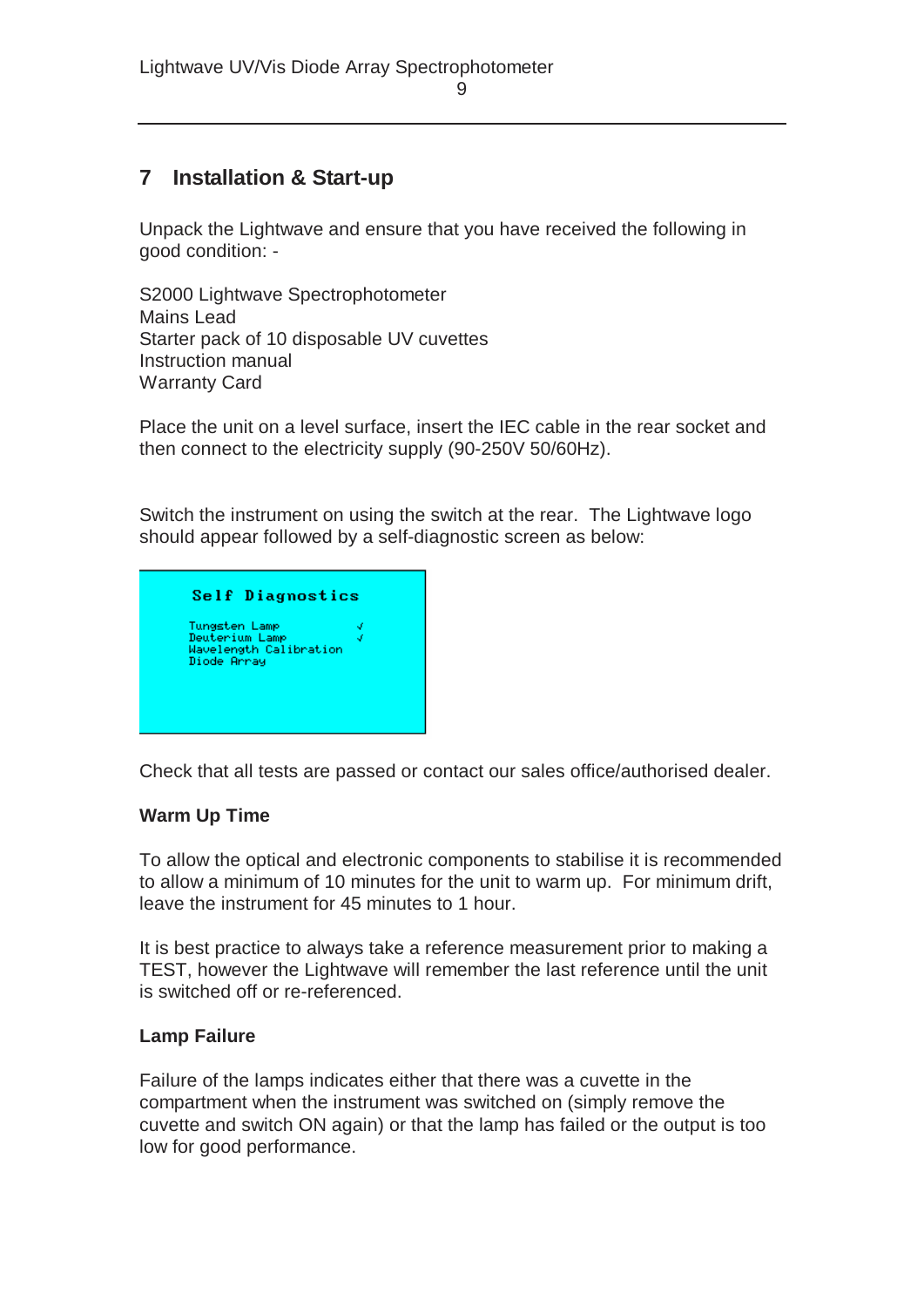Failure of one lamp will not affect the other lamp - so if the Deuterium lamp fails you can still make good visible measurements (380 to 825 nm).

See Section 12 on Servicing & Maintenance

#### **Failure in Wavelength Calibration**

The wavelength calibration is performed by observing the key spectral data from the Deuterium lamp and ensuring that the peak remains in the correct position. A failure in wavelength calibration infers some movement of the fixed optical system or exposure to extreme temperatures.

Try leaving the unit on for a few minutes and then re-start.

If the failure re-occurs please consult your local dealer/service agent or our service department.

**Note: The unit will continue to operate despite being out of wavelength calibration.** 

#### **Failure of Diode Array**

On start up the unit checks that all pixels (512) are operating. A failure of any pixel will give the above error.

The unit can still be used as operation at other wavelengths will not be affected. The faulty pixel will show itself as a line on the wavelength scan.

If the failure occurs please consult your local dealer/service agent or our service department.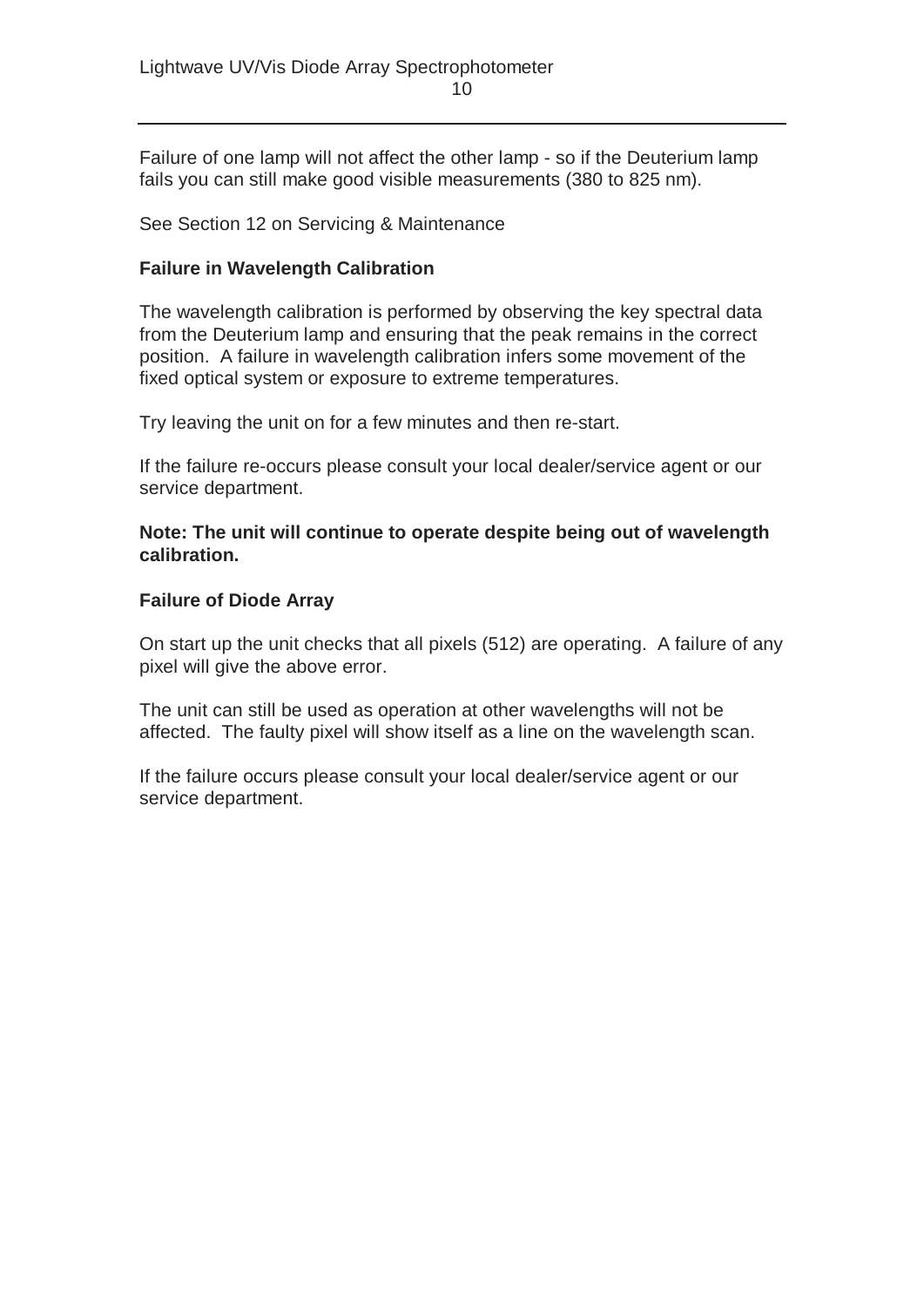# **8 Measurement of Cell Density**

Cell Density measurements are Turbidimetric in nature and as such are highly dependent on the optical design of the instrument used. Ideally calibration curves should be used for each species of bacteria studied, and the same type of spectrophotometer used for any series of experiments on a given strain.

Cross correlation between instruments can be made, but will require a conversion factor to bring any one type of instrument in accord with another.

The Lightwave has a specific cell density function which has been developed to give readings in accordance with the average readings from a group of different spectrophotometers. If used in single Absorbance mode (rather than the cell density function in 10.4.1) readings will be considerably higher due to the novel optical arrangement in the Lightwave. The cell density function compensates for this.

We recommend that all Cell Density measurements are performed in the Cell Density Screen. This automatically sets the wavelength to 600nm.

See section 10.4.1.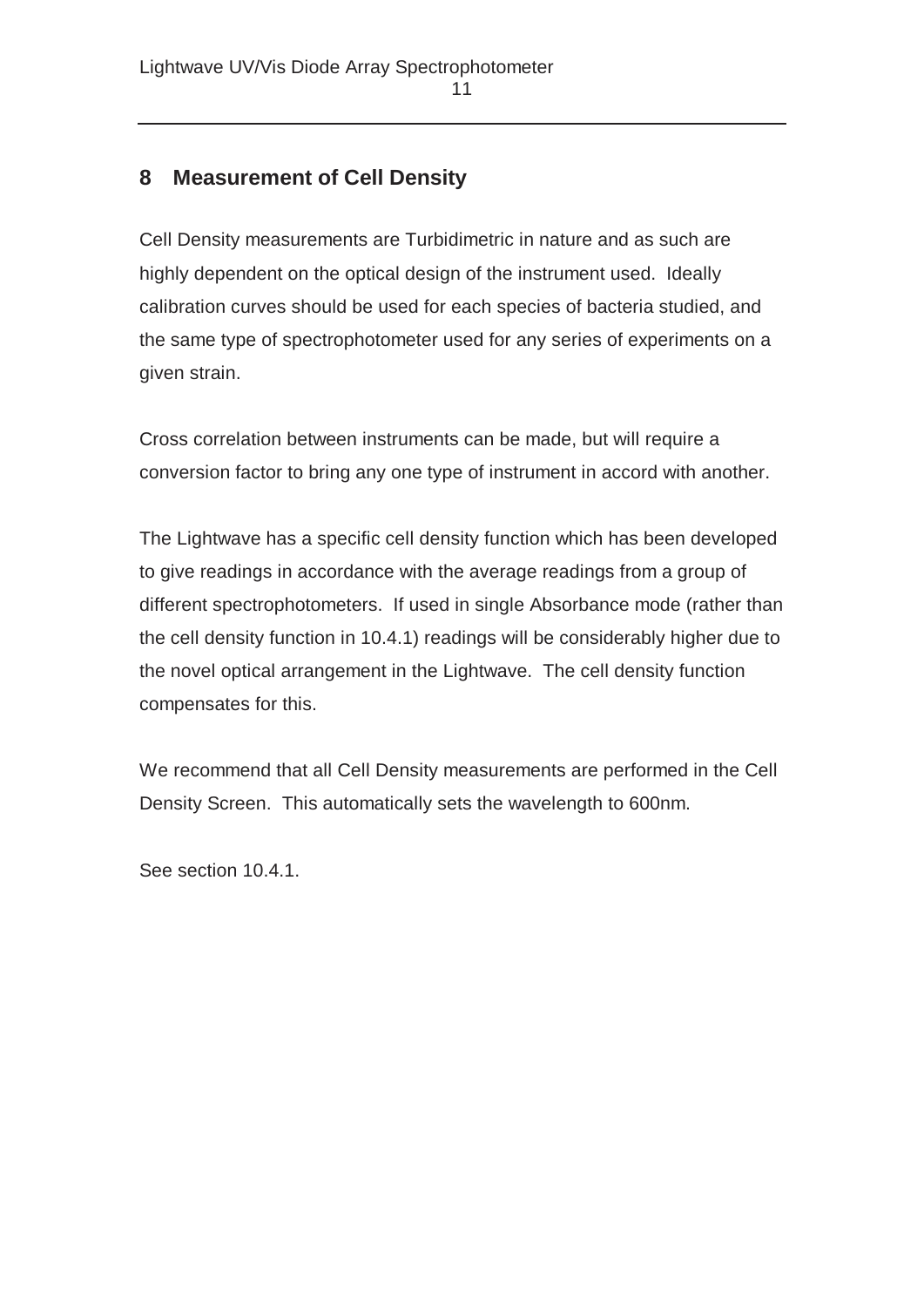## **9 General Operations**

#### *9.1 Referencing*

When R is displayed in the bottom left hand corner of the display, it is possible to Reference the instrument by pressing REF.

The reference *across all wavelengths* will be held in the memory until the unit is switched off, or re-referenced. However, for best results reference the unit before each measurement is taken.

The reference material will normally be a low absorbing material, often the solvent, which is mostly water.

**If the reference Absorbance is too high the instrument will display ---- If this appears, first check the type of cuvette being used (Quartz for UV measurements). If this is satisfactory consider an alternative reference material.** 

#### *9.2 Measurement at Low Levels (<0.050A)*

Due to the narrow beam size needed for use with small volume cuvettes, the Lightwave is sensitive to variations in cuvettes and to scratches or dirt on the inside or outside of the cuvette.

We therefore recommend using the same cuvette as the reference and to measure the sample.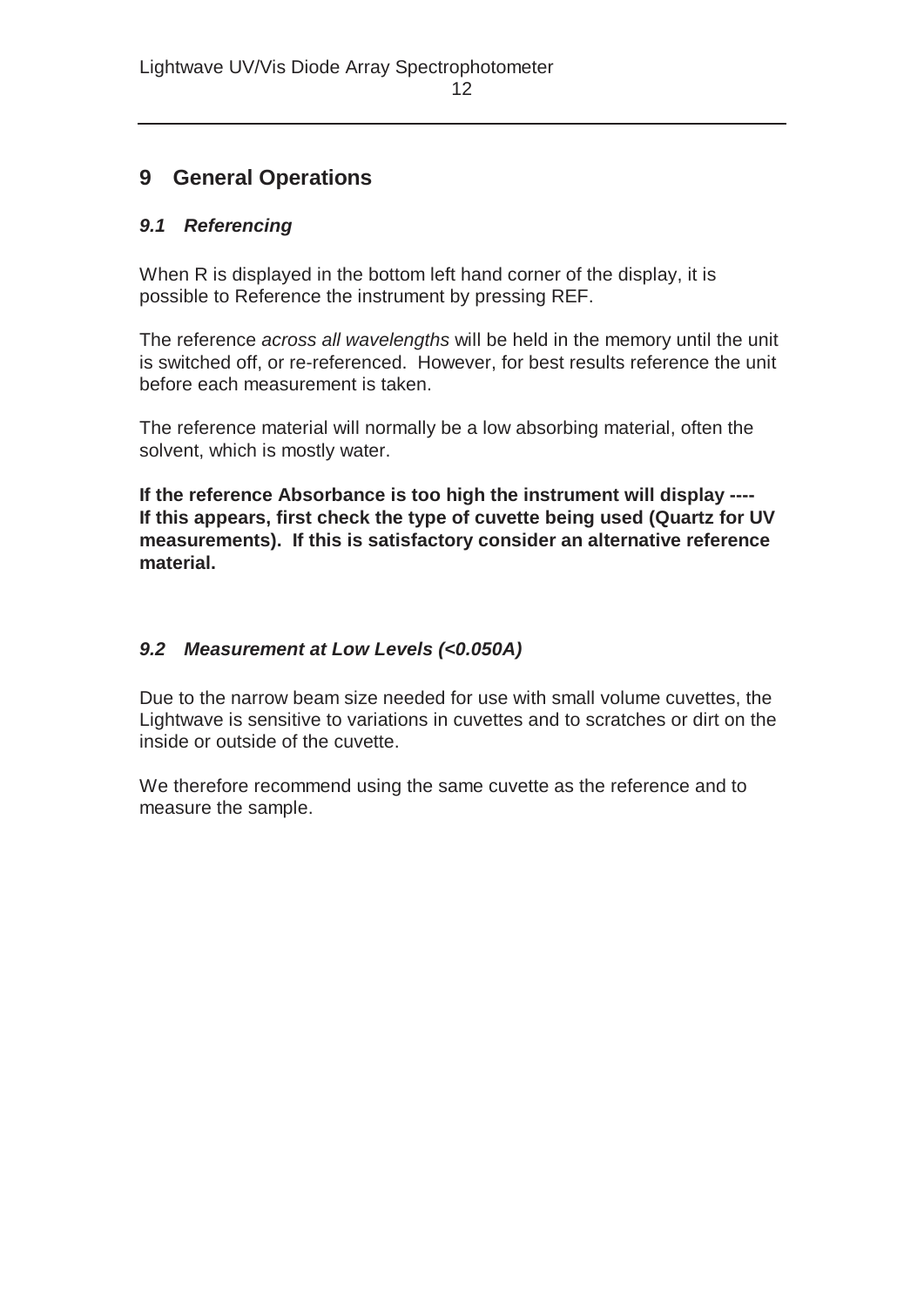# **10 Software Operation**

#### *10.1 Repeat Last Operation*

This button returns the user to the last screen displayed when the instrument was switched off.

This provides a short cut to the last test performed.

#### *10.2 Make a measurement*

#### *10.3 Single/Multi* λ

This function key takes the user to a further menu screen allowing the option of single or multi wavelength measurements.

| Single $\lambda$ |  |
|------------------|--|
| Multi X          |  |
|                  |  |
|                  |  |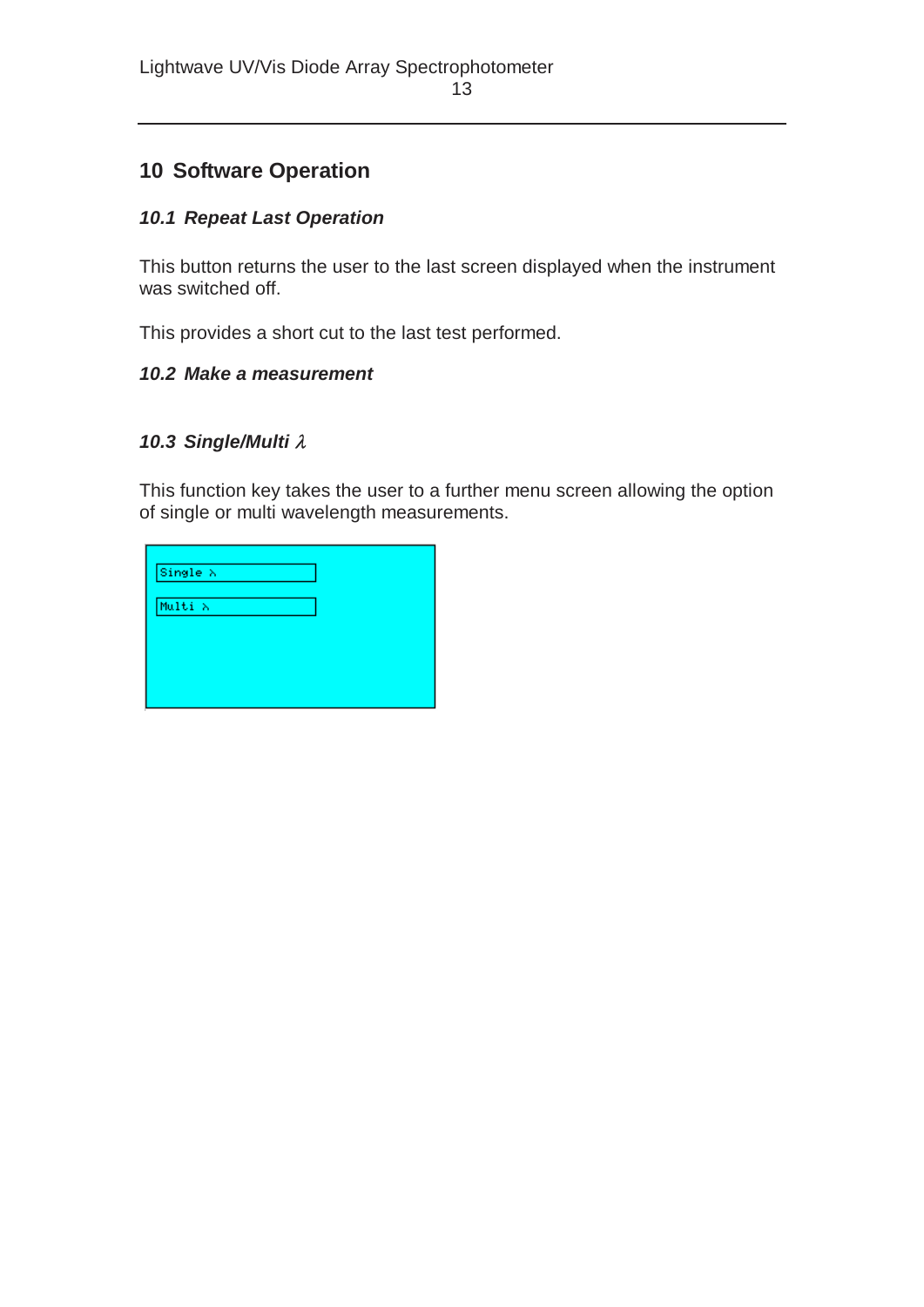#### **10.3.1 Single measurement**



This mode should be used when readout in Absorbance or %Transmission is required for a single wavelength.

You can toggle between Abs and %T by pressing function key 1.



**To avoid accidental changes to the wavelength setting the arrow keys only become functional when "Set** λ**" is pressed. Use the** ↑↓ **keys to change wavelength then press "Accept** λ**" to accept.**

For very low level Absorbances, variation between cuvettes can be significant. It is worthwhile to use matched cuvettes, or read both cuvettes with the reference solution before commencing a series of tests.

#### **10.3.2 Multi Wavelength**



The wavelength settings can be changed in a similar manner to the single measurement mode and are memorised until re-set.

Pressing function key 1 highlights the first wavelength setting, others can be accessed by pressing the ↑↓ arrows. Pressing function key 1 again allows the value to be changed (using the  $\uparrow\downarrow$  arrows). Pressing once more confirms the choice and moves to the next wavelength.

Once the user is satisfied with the settings press function key 4 "All OK". Reference and Test are then active so you can make a measurement.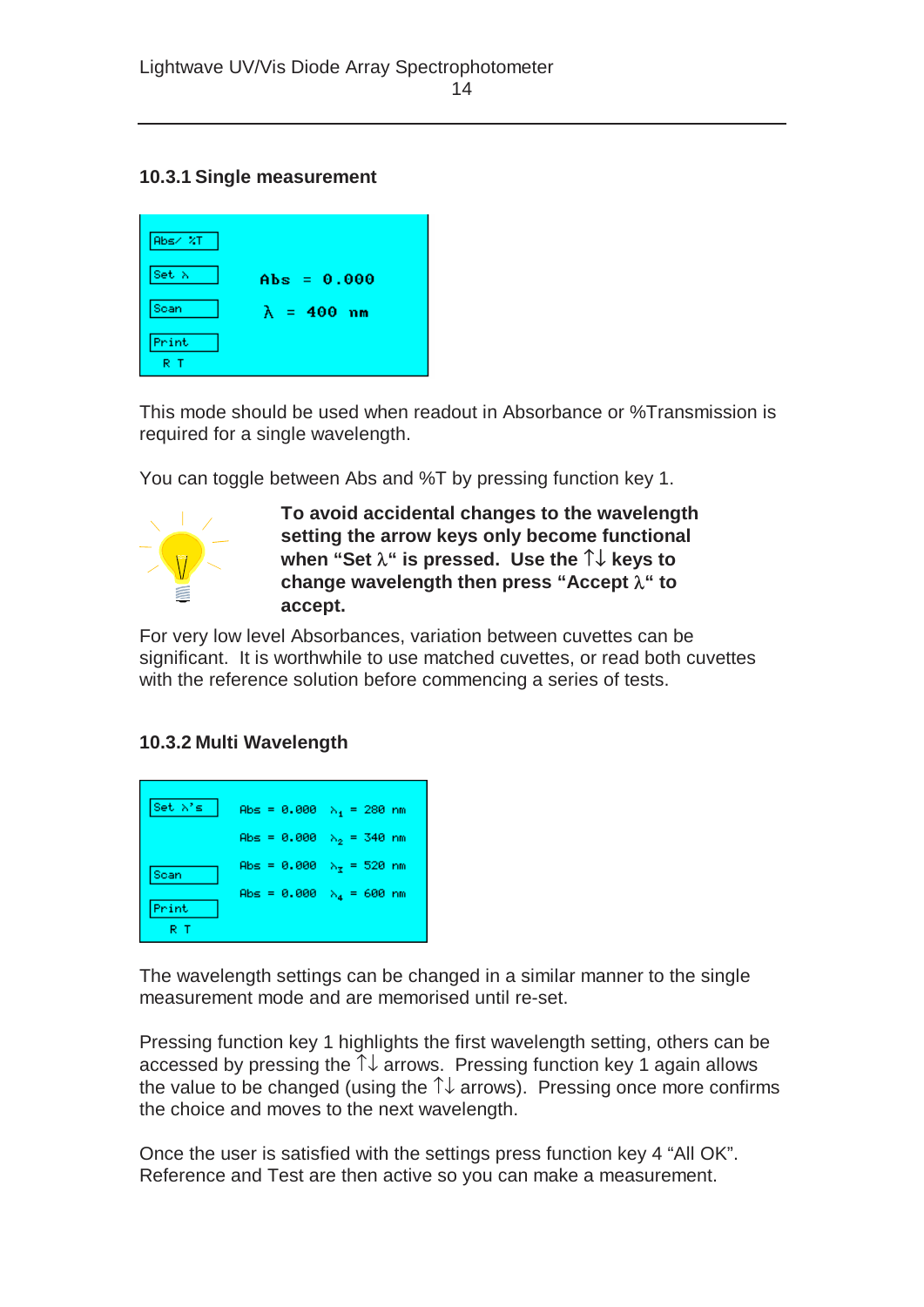#### *10.4 Cell Density/Ratio*

This function key takes the user to a further screen allowing the option of cell density or ratio measurements.

| Cell Density |  |  |
|--------------|--|--|
| Ratio        |  |  |
|              |  |  |
|              |  |  |

#### **10.4.1 Cell Density Measurement**

|       | Cell Density   |  |
|-------|----------------|--|
|       | 600 nm         |  |
|       | $0.D. = 0.000$ |  |
|       |                |  |
| Print |                |  |
| R T   |                |  |

This function provides an auto-correction for use with cell cultures to compensate for the high turbidity of such samples.

Pressing REF will set the optical density (OD) to 0.000 on a blank sample. The cell density measurements can then be made by pressing TEST. The results are displayed in Optical Density Absorbance.

The attenuation of the primary light beam is measured and any stray or scattered light is rejected unlike other spectrophotometers with different optical set ups. To compensate for this, the absorbance at two wavelengths is measured simultaneously and an algorithm is applied providing better comparison between instruments.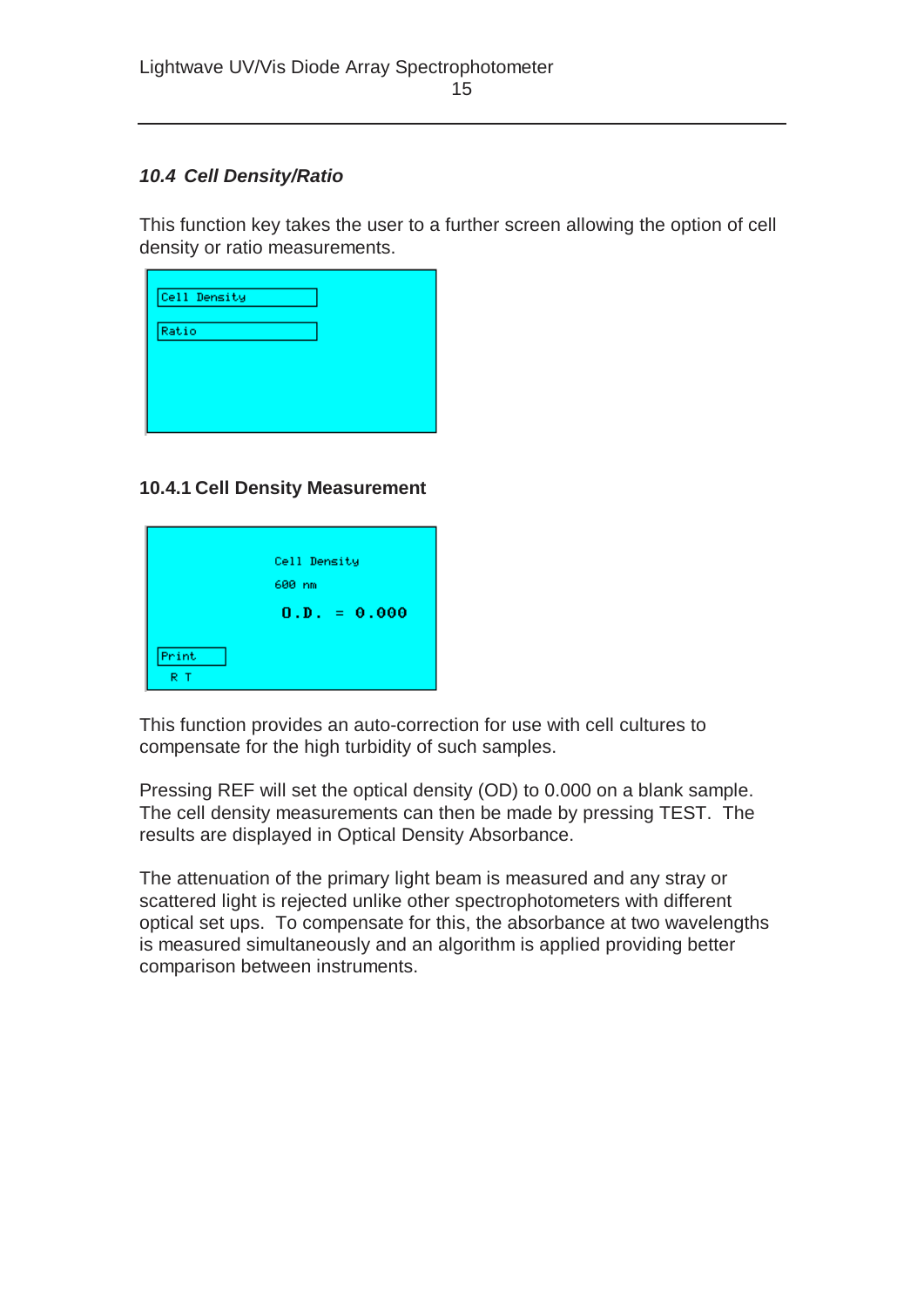#### **10.4.2 Ratio Measurement**



Ratio measurement is used most commonly to measure the purity of DNA preparations. A value of between 1.7 and 2.0 generally indicates purity.

The wavelength settings can be changed in a similar manner to the single measurement mode and are memorised until re-set.

Once set, pressing REF or TEST will display the values in Absorbance on the screen and calculate the Ratio.



**Users may find it useful to look at the spectrum around 260/280nm to give further indications of purity. Just press SCAN to have a look.**

#### *10.5 Scanning*

The 512-pixel diode array captures readings from the complete wavelength range each time a measurement is made.



The scan displaying this information can be viewed on the graphics display.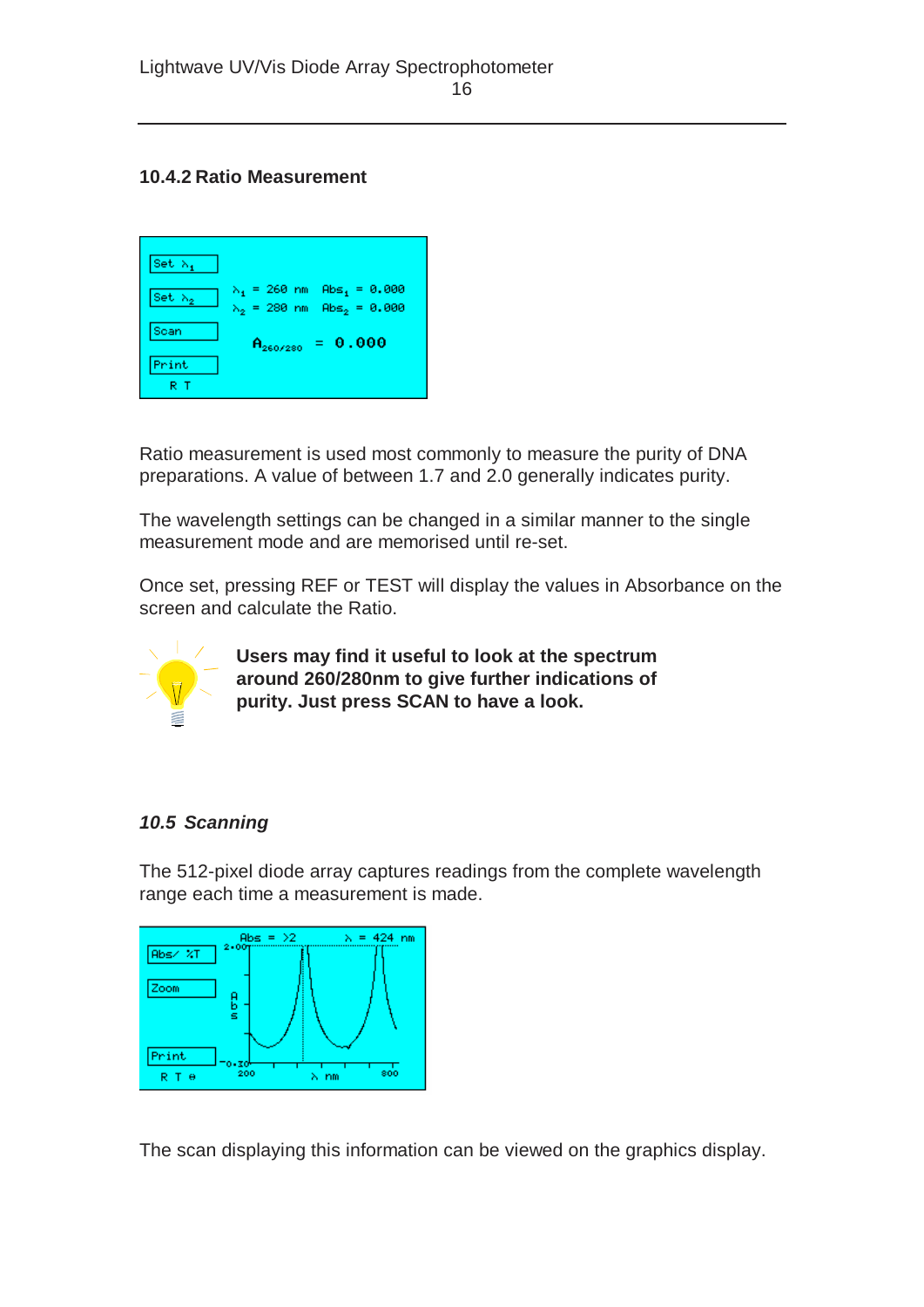Two cursors can be moved across the screen (using  $\leftarrow \rightarrow$ ) to identify the wavelength and reading at a particular point in the spectrum.

#### **Note: The spectrum is averaged. For exact Absorbances refer to Zoom Screen or Single Measurement.**

#### **"Zoom" Function**

To magnify a portion of the spectrum press function button 2. A box will appear (at the inter-section of the cursors); this can be re-positioned using the arrow keys. Once the position is OK press the "Zoom In" button.

The spectrum is automatically re-sized to fill the screen. The cursors can be used once again to identify the reading at a particular wavelength.

**Note: Due to the translation of pixel values onto the display screen, the position of the cursor does not always correspond exactly to the maximum or minimum Absorbance. To determine the maxima or minima with greatest precision please note the values given at the top of the display.** 

#### *10.6 Select a Method (to "run a method" see later in manual)*

Up to 99 methods can be user programmed. These enable readout in concentration units, using linear or non-linear calibration curves. The facility for kinetic operation is also included.

To select a method, move the cursor to the desired number using the Page up or Page down functions, and the arrow keys. Alternatively select a new method to bring up the next free location.

Once selected the following screen will be displayed:

| Run     | Method                      | 00                                                |
|---------|-----------------------------|---------------------------------------------------|
| Program | Name<br>Cal<br>Display      | xxxxxxxxxxxxx<br>550 nm<br>Curve<br>Concentration |
| Delete  | Units<br>Factor<br>Kinetics | 97 I<br>No                                        |
| Print   |                             |                                                   |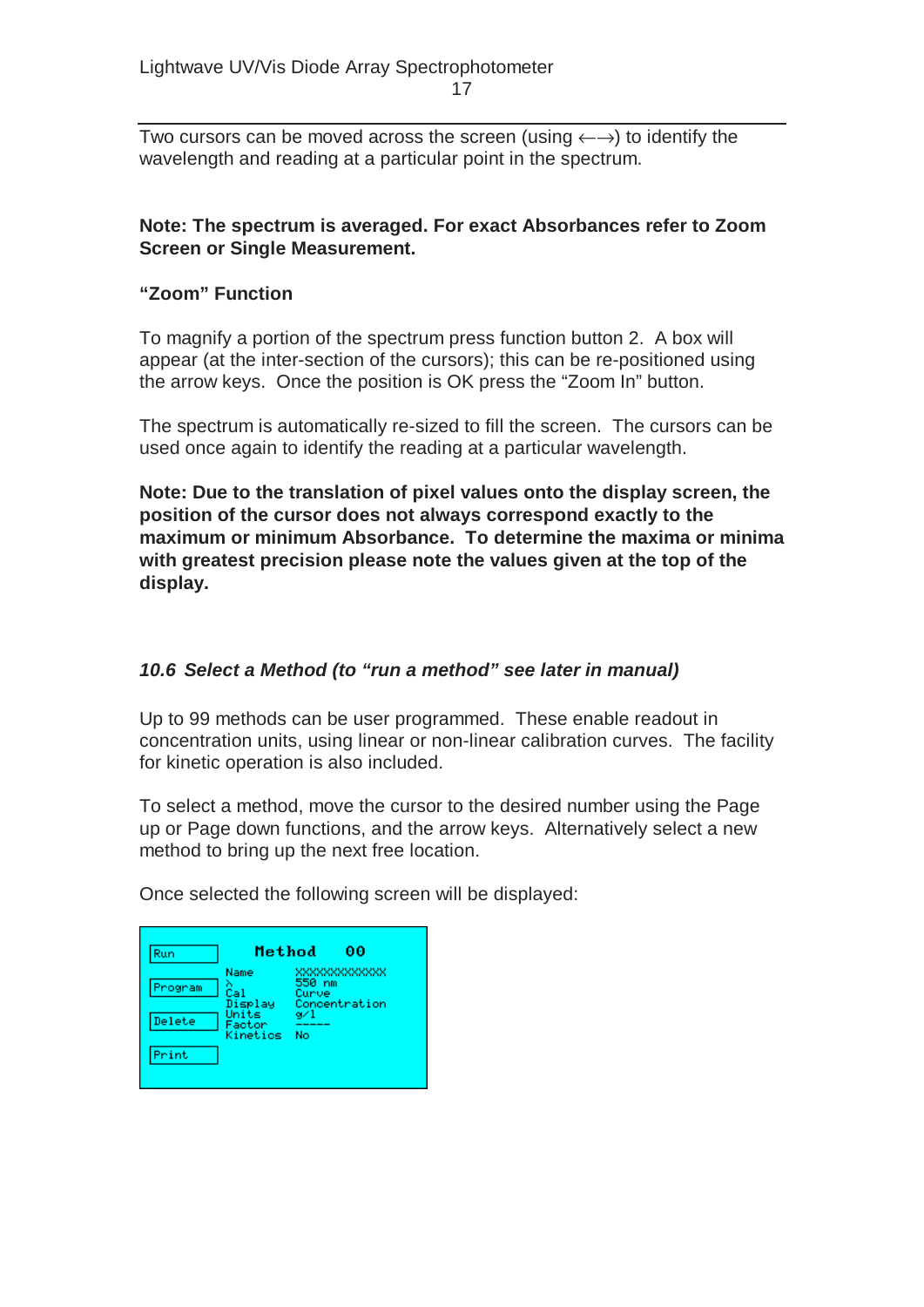#### *10.7 To Program a New Method (or re-program an existing method)*

Select "Program" using function key 2. The following screen is displayed.

|        | Method                                                     | 00                                                             |  |
|--------|------------------------------------------------------------|----------------------------------------------------------------|--|
| Change | Name<br>λ<br>Cal<br>Display<br>Units<br>Factor<br>Kinetics | XXXXXXXXXXXXX<br>550 nm<br>Curve<br>Concentration<br>ø∕1<br>No |  |

Programming a method is simple.

To change each selection you need to do the following:-

- Position the cursor over the relevant line
- Press CHANGE
- Use arrow keys to amend the entry
- Press ACCEPT to confirm

The table below is a summary of the information that can be programmed into each method.

| <b>Name</b>     | This can be an alpha-numeric name of up to 13 characters - including                                                                                                                                                                                            |
|-----------------|-----------------------------------------------------------------------------------------------------------------------------------------------------------------------------------------------------------------------------------------------------------------|
|                 | spaces                                                                                                                                                                                                                                                          |
| $\lambda$       | Wavelength setting.                                                                                                                                                                                                                                             |
| Cal             | Calibration. Can be a curve or a (straight) line.                                                                                                                                                                                                               |
| <b>Display</b>  | Absorbance, %Transmission or Concentration                                                                                                                                                                                                                      |
| <b>Units</b>    | A choice of units that are available, or none                                                                                                                                                                                                                   |
| <b>Factor</b>   | This is only relevant for the straight line calibration<br>---- will be displayed if the "curve" option is selected under Cal                                                                                                                                   |
| <b>Kinetics</b> | Yes/No option<br>This provides the option of measurement at pre-set time intervals<br>(single wavelength only) for Rate of Reaction studies and enzyme<br>assays.<br>If Yes selected, a number of further options will appear - see under<br>"setting kinetics" |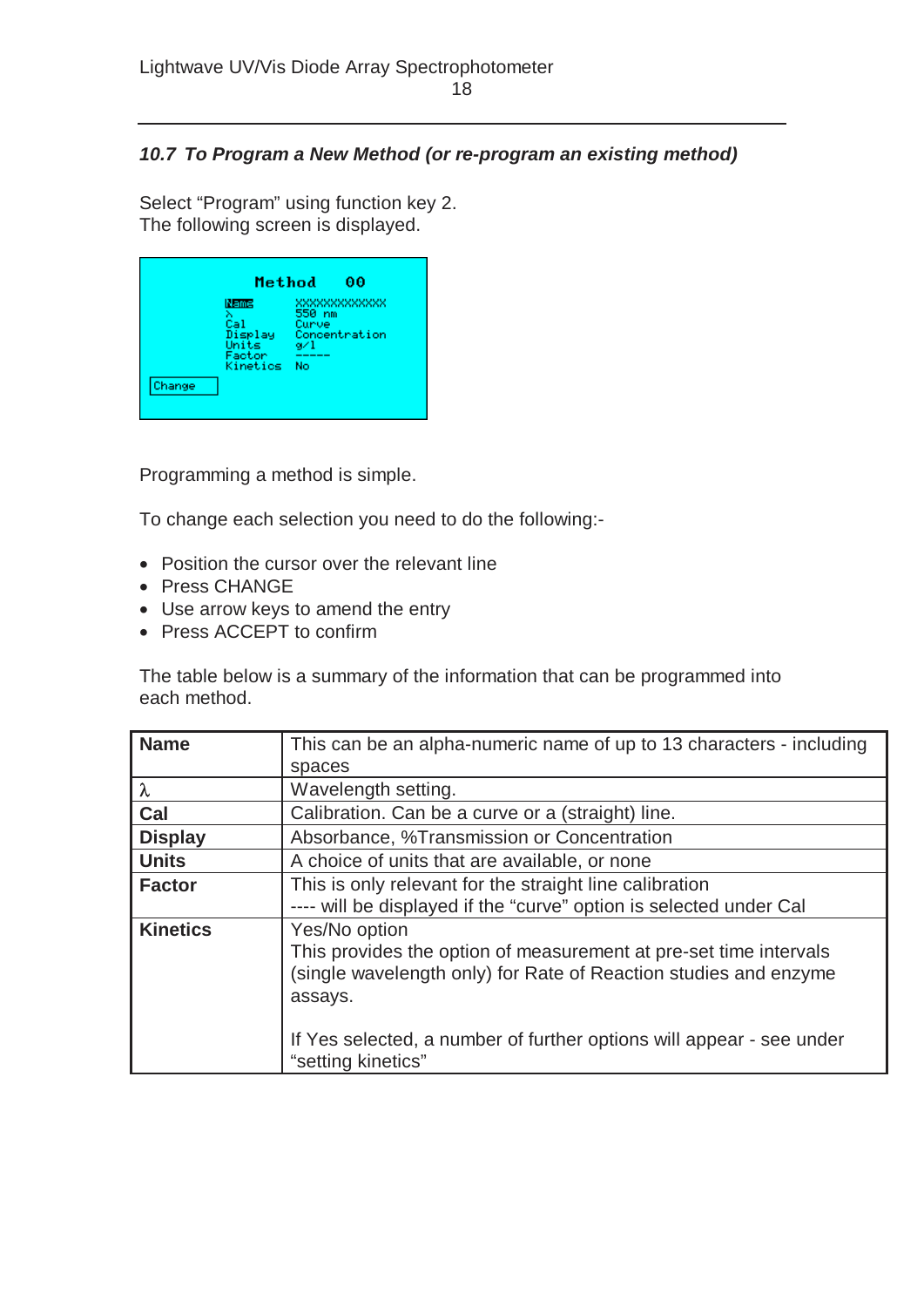To assign a name (of up to 13 letters) position the cursor on the **Name** using the  $\uparrow\downarrow$  keys and then press function key 4 to "Change".

Using the arrow keys assign the name (the  $\leftarrow \rightarrow$  arrows move between digits and the ↑↓ arrows select letters or numbers) and then press key 4 once again to confirm.

#### **Note: Not all the letters need to be used, however to save a method a name must be entered or otherwise the new values will revert to default values.**

Position the cursor against the next option and repeat the procedure to select the desired option.

#### *Changing Wavelength*

Use up/down arrows to change the wavelength.

#### **Note: The wavelength changes slowly at first and then more quickly dependent upon how long the arrow is pressed.**

#### *Calibration*

Line Curve

To highlight Curve, press  $\rightarrow$ , then ACCEPT

This will take you to a new screen - *see non-linear calibration section.* 

The default option is LINE.

Where the Absorbance of the sample does not change in a linear fashion with concentration, select CURVE.

If a linear calibration is chosen the factor should be entered against the appropriate heading.

The default factor is 1.0000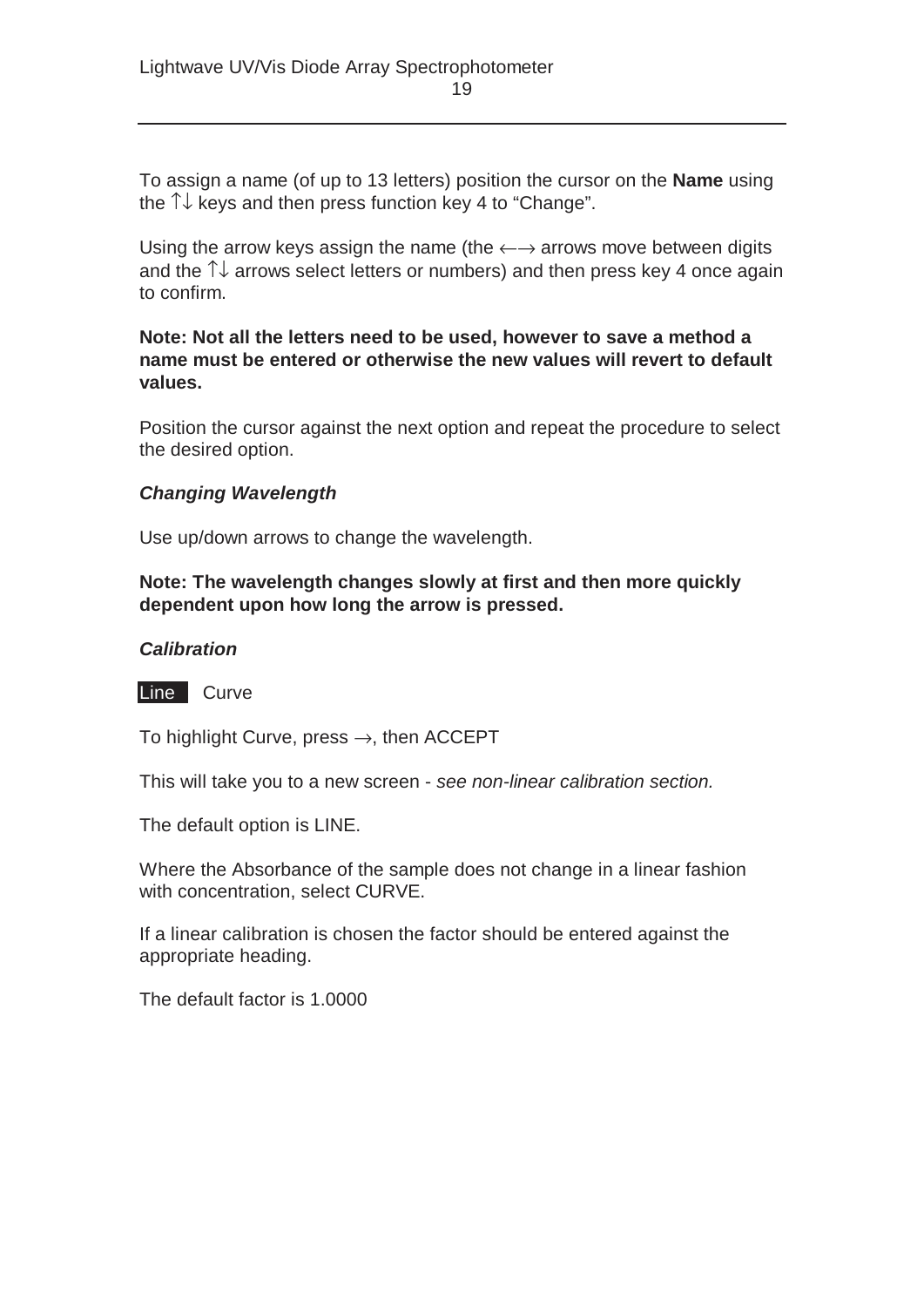#### *Display*

There is a choice of display.

The Delta A/min function is only available if Kinetics is selected (this measures the change in Absorbance per minute, as calculated by least square analysis).

If Concentration is selected, another screen displays two options

- Abs \* F
- ∆A/min \* F

The Abs\*F is the most commonly used concentration relationship. Once again only select ∆A/min\*F if using kinetics.

#### **Selecting** ∆**A/min or** ∆**A/min \* F when kinetics is not chosen will not be accepted, reverting the user back to a previous screen.**

#### *Units*

If reading out in concentration you may select from a choice of units. These will appear on the final result screen when the Method is run.

A choice of units can be made for concentration measurements. **If the chosen display is "Absorbance or % T " the choice of units will be ignored.** 

#### *Factor*

The Factor is only relevant to LINE calibrations and represents the multiplication factor to convert Absorbance into Concentration (as per the Beer-Lambert Law).

Concentration = Factor x Absorbance (or OD)

Position the cursor onto the Factor line and press key 4 to change.

The cursor will appear under the first unit e.g. Factor 1.0000

Use the  $\uparrow\downarrow$  keys to select the correct value between 0 and 9, or move the cursor to another position using the  $\leftarrow \rightarrow$  keys.

Once the correct value has been programmed change the decimal point using the function key 3.

Pressing "Accept" confirms the choice.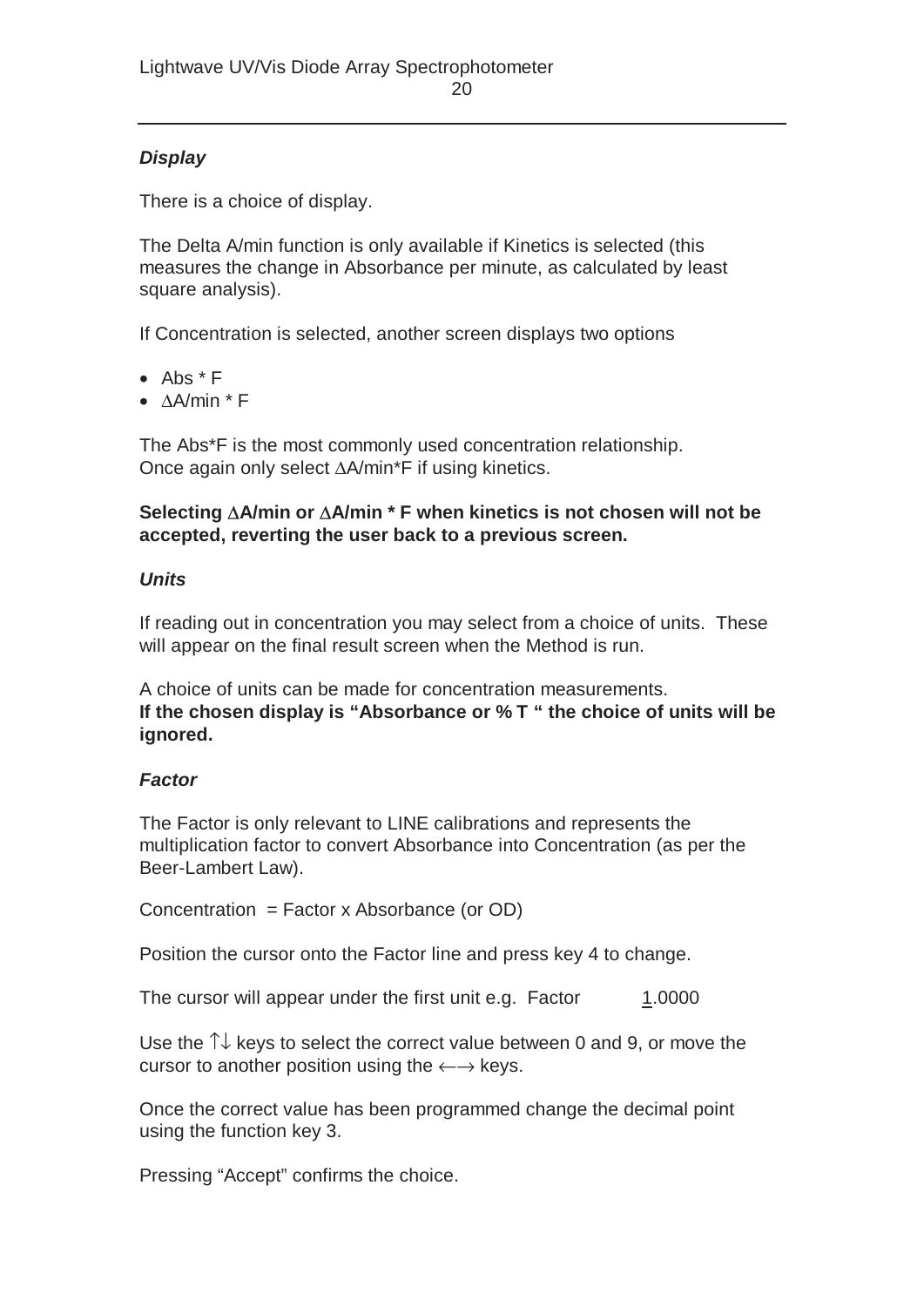#### *Non-linear calibration*

The software contains a curve-fitting program. This accepts up to 5 points and attempts to fit a polynomial of order equal to the number of points less one.

E.g. for 5 points, the software will attempt to fit a 4th order polynomial. *It is necessary to enter at least two points (3 points to give a curve), with the lower point defining the minimum value, and the upper point defining the maximum value.*

**The polynomial fits the curve to the points exactly, and since the program will not allow maxima or minima (to prevent one reading having two possible values), some combination of points will give rise to an error message "Invalid Curve ".** 

**If this appears adjust the points slightly and re-try. It is sometimes worthwhile plotting the points out and trying to identify points that are difficult to fit on a smooth curve. It is these points which are most likely to be causing the problem.** 

If "curve" is selected under the Cal option, the screen will change as follows:-

| Set Std |                                                |
|---------|------------------------------------------------|
|         | Method<br>00<br>xxxxxxxxxxxxx                  |
| Set Abs | Calibration Curve<br>Std<br>$\alpha$ /1<br>Abs |
| Accept  | 0.000<br>Й<br>- 000<br>. ппп                   |
| Display | 2さり らい<br>. иии<br>0.000                       |

#### **Set Std**

This allows the concentration values to be selected. Up to five values may be entered.

The following screen will be displayed

| Change | Method 00<br>ABC                              |
|--------|-----------------------------------------------|
| Clear  | Calibration Curve<br>Abs<br>az.<br>. ийй<br>Й |
| A11 OK | ă<br>5<br>ø<br>. иии<br>0.000                 |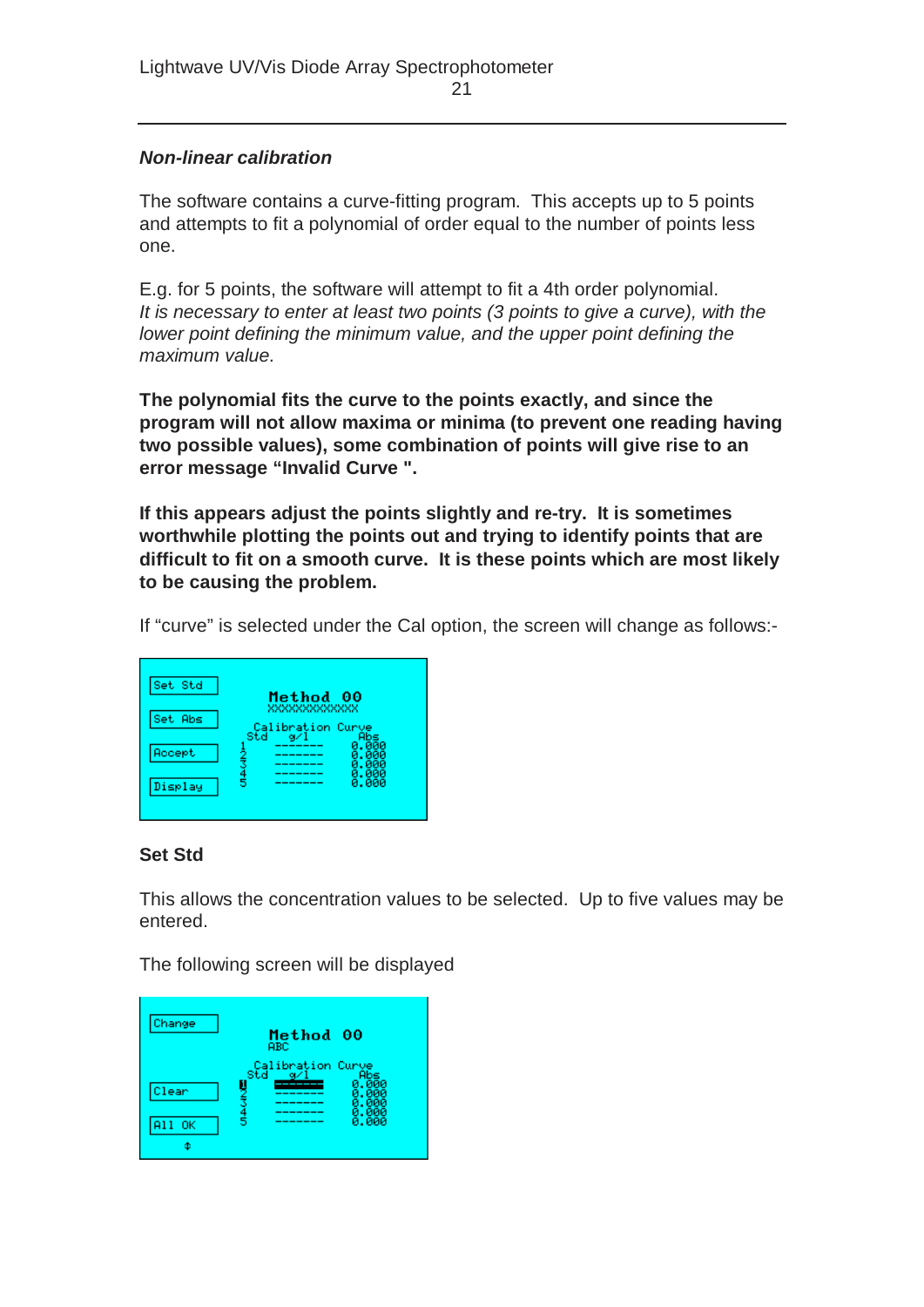- Highlight the standard to be entered (or amended)
- Press function key 1 to change

|        | Method 00<br>xxxxxxxxxxxxx |                         |
|--------|----------------------------|-------------------------|
|        | $\frac{9}{10000}$          | ÁĞs<br>0.000            |
|        | 3<br>3<br>5                | 0.000<br>0.000<br>0.000 |
| Accept |                            | ค. คคค                  |
| θ      |                            |                         |

• Use the UP/DOWN arrows to change the values of each digit, and LEFT/RIGHT arrows to move between digits.





To change the position of the decimal point

- When finished, press ACCEPT
- Once all the values are set, press ALL OK

The cursor will move to the first Absorbance measurement.

This can be set numerically following the same procedure as above. Alternatively you may place the standard in the cuvette chamber and press TEST to write the value into the memory location.

If you make a mistake, just re-test the sample.

Once all the readings have been entered against the Standard, press ACCEPT to confirm, or Display if you wish to view the curve before proceeding.

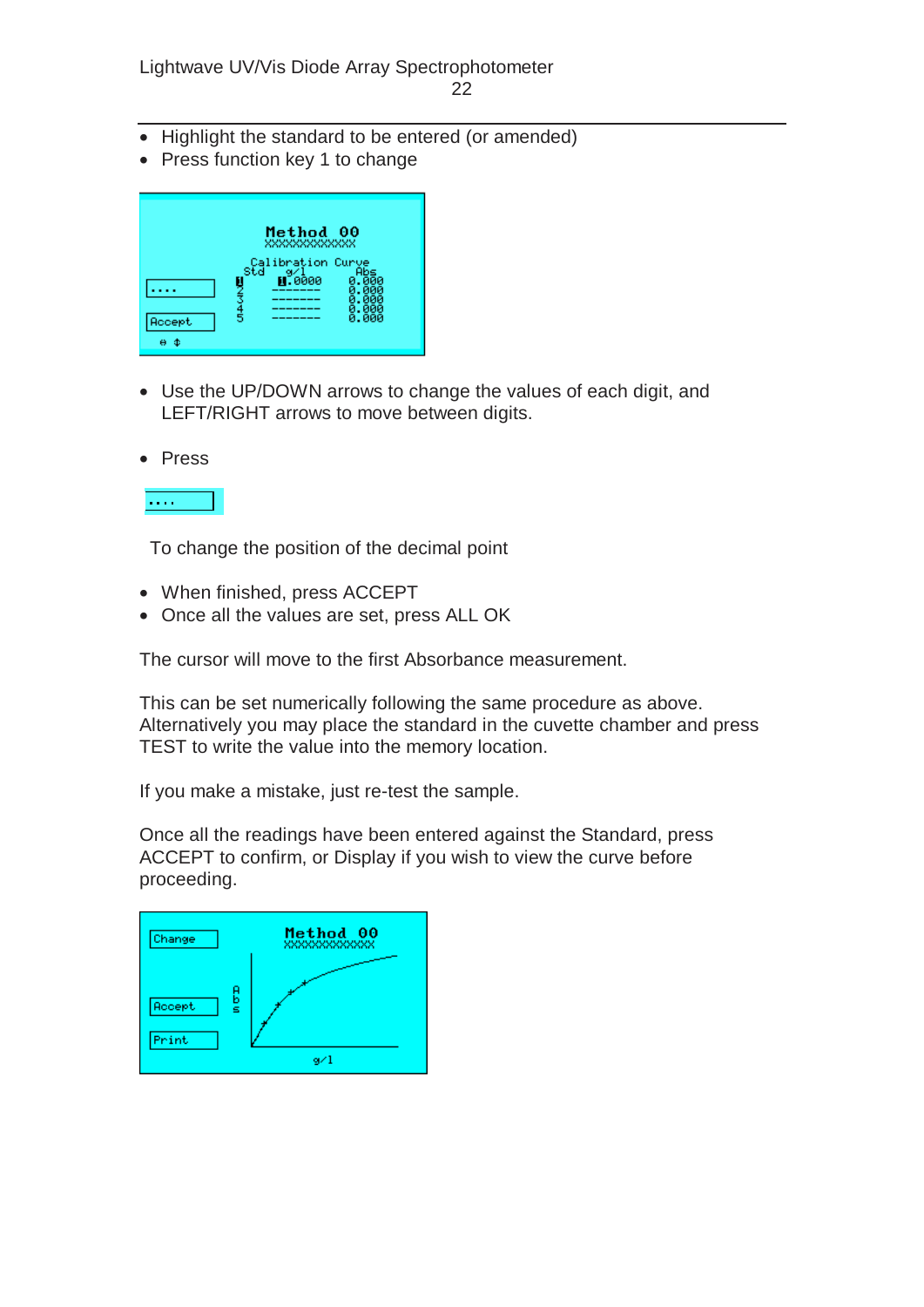#### *Kinetics*

The kinetics facility allows the user to run a series of measurements at programmed intervals.

To program a method to include multiple measurements select:-



using the  $\leftarrow \rightarrow$  keys to highlight the Yes option.

The following screen will be displayed:-



#### **Start Time**

This is the delay before the first measurement is made.

#### **Interval**

This is the interval between measurements. There is a minimum interval of 10 seconds.

#### **End Time**

This increases in increments of the interval time.

The software can calculate automatically the change in Absorbance per minute (∆A/min) using a least squares correction.

The correlation coefficient is displayed (1.000 is a perfect fit, 0.000 is no fit), along with ∆A/min and the concentration (∆A/min. Factor).

To program the time place the cursor over the desired selection and press key 4 to change.

Use the arrow keys to move between digits and to increase or decrease the value. The interval time is restricted to values above 10 seconds. The maximum period is 59m 59s after completion of the START time.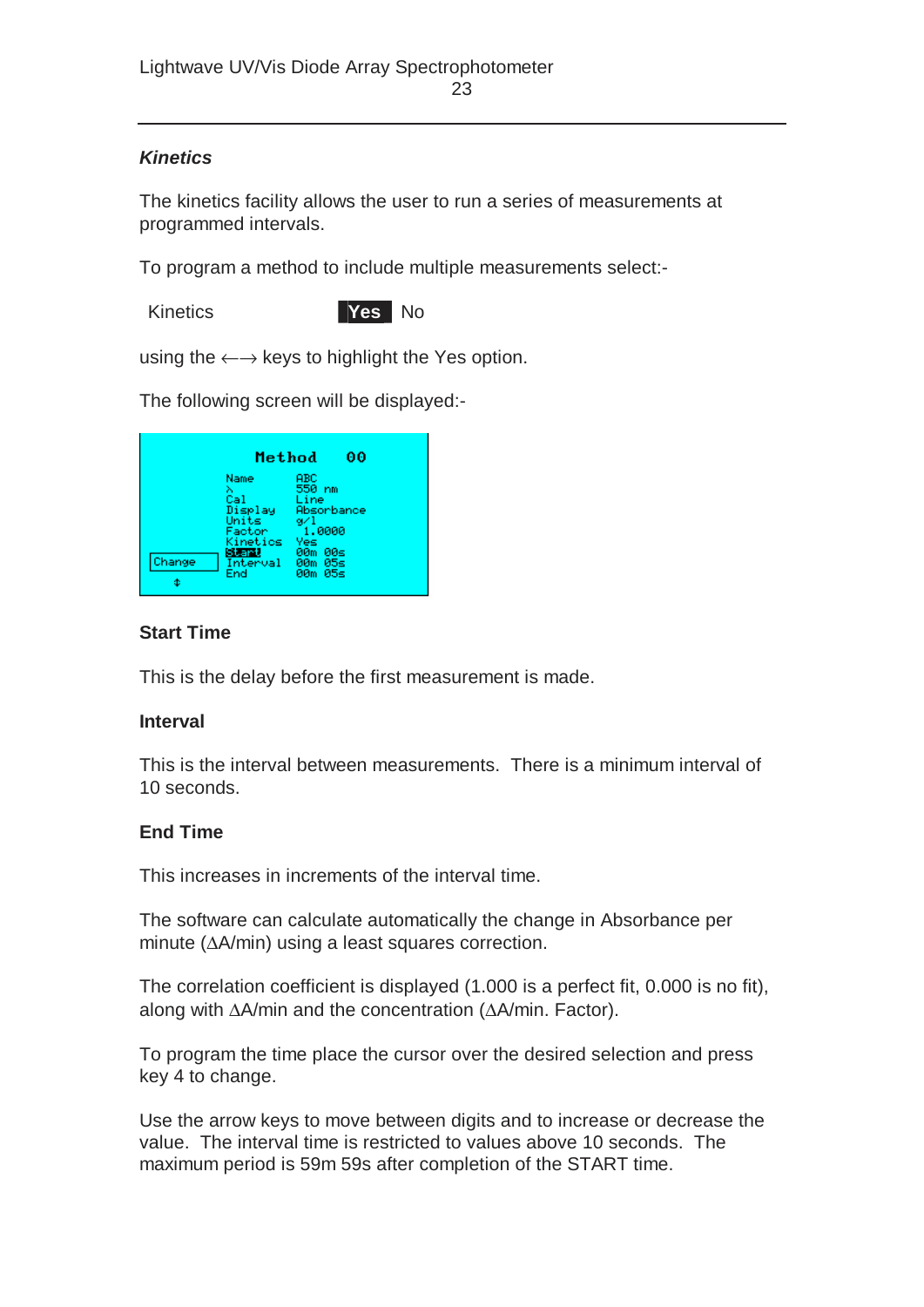Note: If running a long kinetics method, it is advisable to leave the unit on for at least 30 minutes to allow the lamps to fully stabilise, otherwise a slight long term drift will be apparent.

#### *10.8 Run a Method*

The following screen should be displayed:

| Scan<br>Print | Method 00<br><b>ABC</b><br>% = 550 nm<br>Factor = 1.0000<br>$= 0.097$ mg/l |
|---------------|----------------------------------------------------------------------------|
|               |                                                                            |

Pressing REF will zero the instrument and clear the screen. Pressing TEST will take a measurement (or if kinetics have been selected, start the run).

#### **Kinetics Run**

During the kinetics run the screen will initially show the Start Time less time elapsed.

Once this reached zero, the first measurement will be taken, followed by more measurements at each selected interval until the End time is reached.

Each measurement is displayed on the screen in turn. Once all the readings have been taken the calculated ∆A/min, correlation coefficient and concentration will be displayed.



The ∆A/min is calculated using a Least Squares Fit. You can view the graph by pressing function key 1, or scroll through the readings using the page up or page down keys.

#### **To repeat the test, re-press TEST.**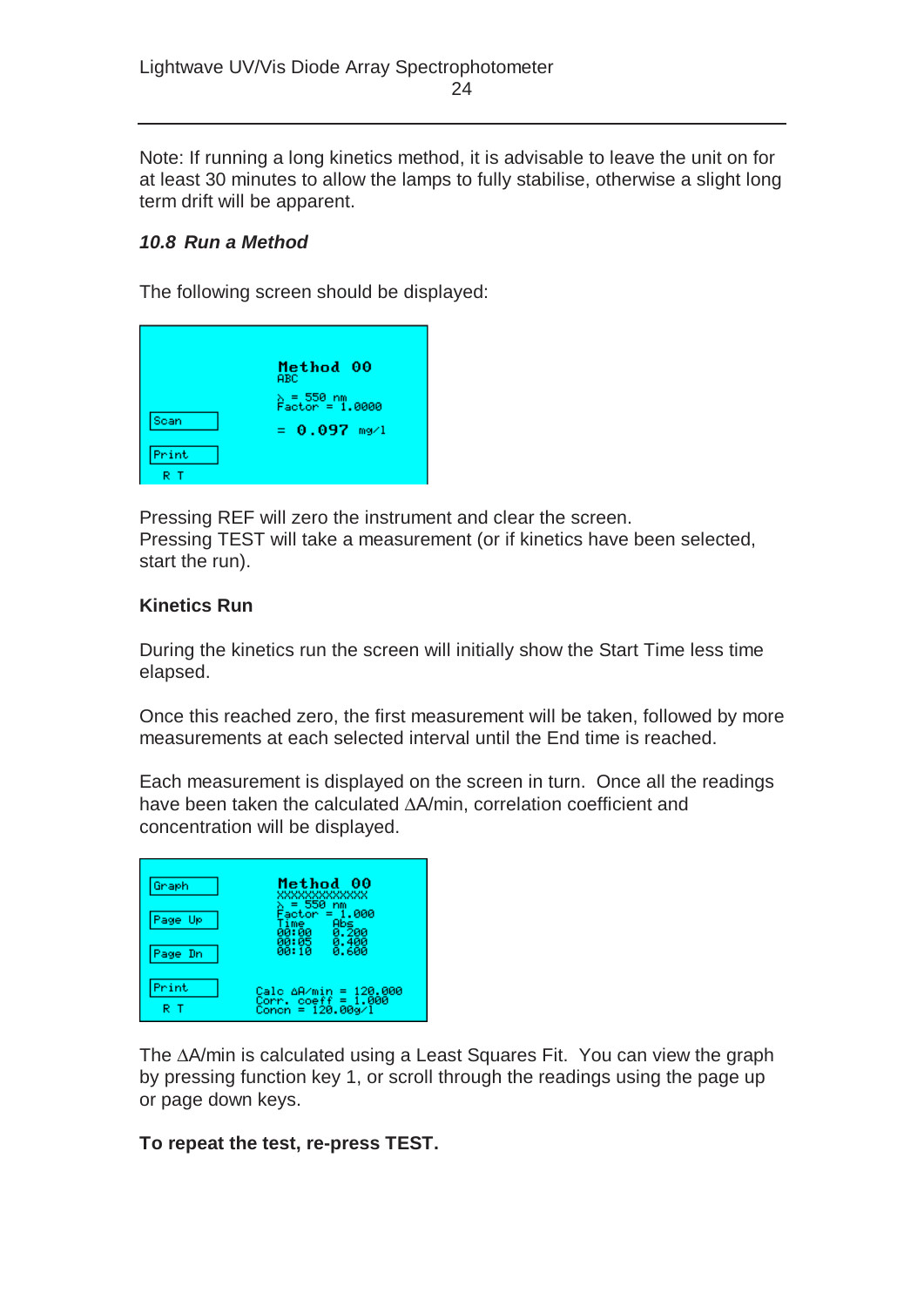#### **To abort a run, press ESC.**

Values may be printed to a printer or to a PC. A maximum of 20 readings can be accommodated in the memory.

#### *10.9 Using Bi-directional communications*

- 1. Connect the Lightwave to a PC using "Hyperterminal" (see Section 11.1.2).
- 2. Establish communication between the Lightwave and the PC by pressing Control and the letter H together (*Control H)*. The PC should respond with 'HELLO' on the PC screen.
- 3. To make a reference reading press *Control R*. A series of R's will run across the bottom of the Lightwave screen and the PC will respond with 'REF DONE'.
- 4. To read a sample press *Control T*. The Lightwave will respond with a row of T's running across the bottom of the Lightwave screen. The data obtained will be transmitted to the PC in comma delimited ASCII [Wavelength, Value (Abs)]. A message of 'TEST DONE' will be received when all the data has been transmitted.

NOTE: Inputting any other characters will give the prompt 'COMMAND NOT RECOGNISED'.

#### **11 Instrument Set-up**

| Instrument Set up |
|-------------------|
| Communications    |
| Set Date/Time     |
| Auto-print        |

#### *11.1 Communications*

The Lightwave has a bi-directional RS232 port that can be used to connect up to a PC or 40-column printer.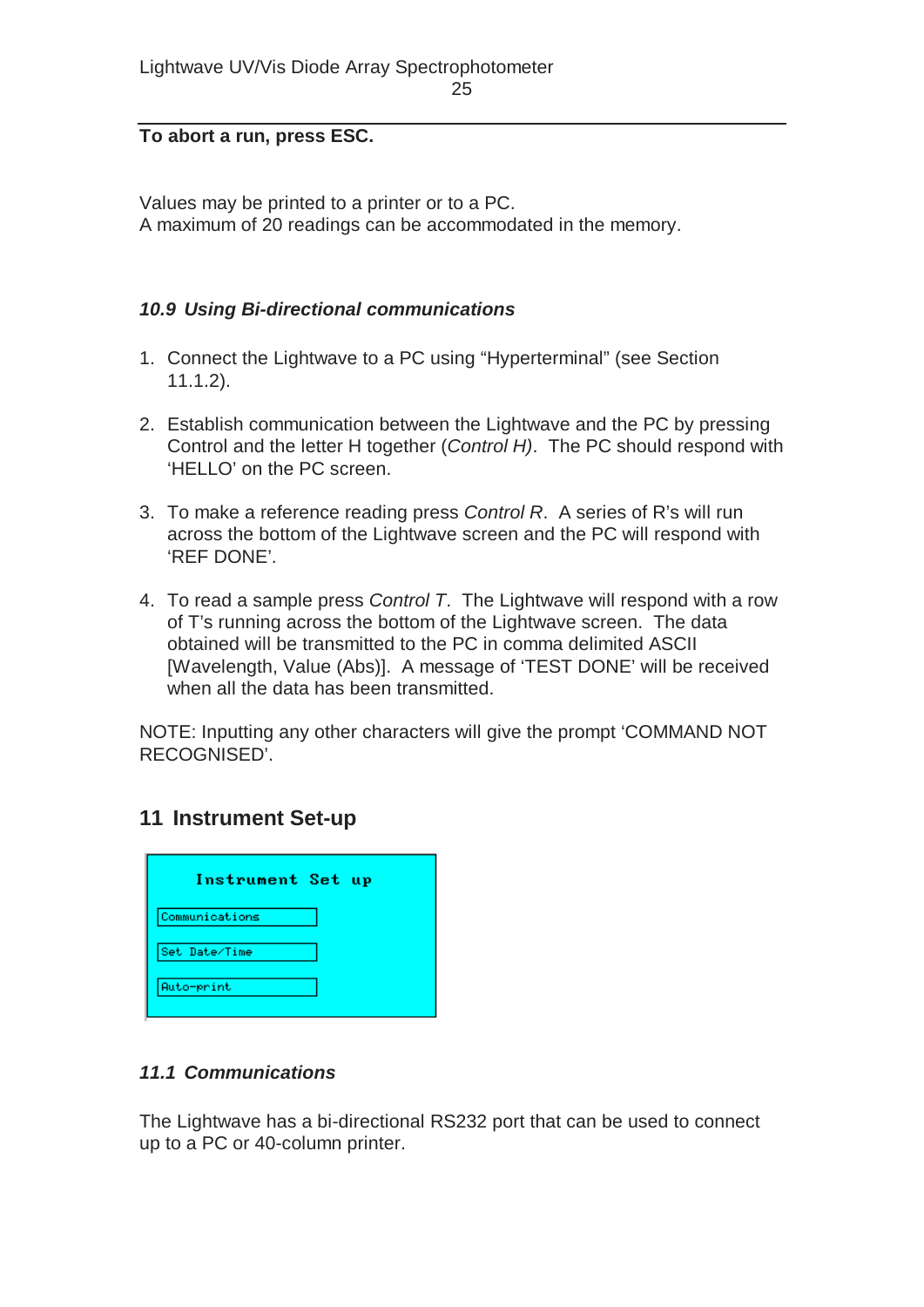The communication settings are the same for PC and Printer, but have a different format. They are accessed from the "Set up instrument" then "Communications" buttons from the entry menu.

| Device   | Serial Port                                                             |
|----------|-------------------------------------------------------------------------|
| Set Baud | <b>Printer/PC</b><br>Device :                                           |
|          | Baud Rate <b>BBB</b> X/38400<br>Parity None<br>Stop Bits 1<br>я<br>Even |

Clicking on the "Device" function key will toggle between Printer and PC.

RS232 settings are as follows. The Baud rate is user adjustable by clicking on function key 2 "Set Baud" to toggle between the two available values :

| Setting          | Printer/PC    |
|------------------|---------------|
| <b>Baud Rate</b> | 9600 or 38400 |
| Parity           | <b>None</b>   |
| <b>Stop Bits</b> |               |
| Data Bits        | 8             |

If connecting to a PC at 38400 Baud the length of the cable should be no longer than 3m.

#### **11.1.1 Printing**

The unit is designed to print to a 40 column serial printer. It is only possible to print to the WPA S2000P printer using 9600 Baud.

| Type               | <b>Serial RS232</b>                                                                                                                                                                           |
|--------------------|-----------------------------------------------------------------------------------------------------------------------------------------------------------------------------------------------|
| Protocol: Text     | <b>EPSON ESC/POS format</b>                                                                                                                                                                   |
| Protocol: Graphics | Sends graphics command 1B(hex), 01(hex); then 40<br>bytes of data, the lower 6 bits of each containing the<br>graphics dots comprising that line. Repeated for<br>each graphics line of dots. |
| Width              | 40 column                                                                                                                                                                                     |
| Handshaking        | RTS/CTS                                                                                                                                                                                       |
| or                 | Wire in DTR line to the CTS feed from Lightwave                                                                                                                                               |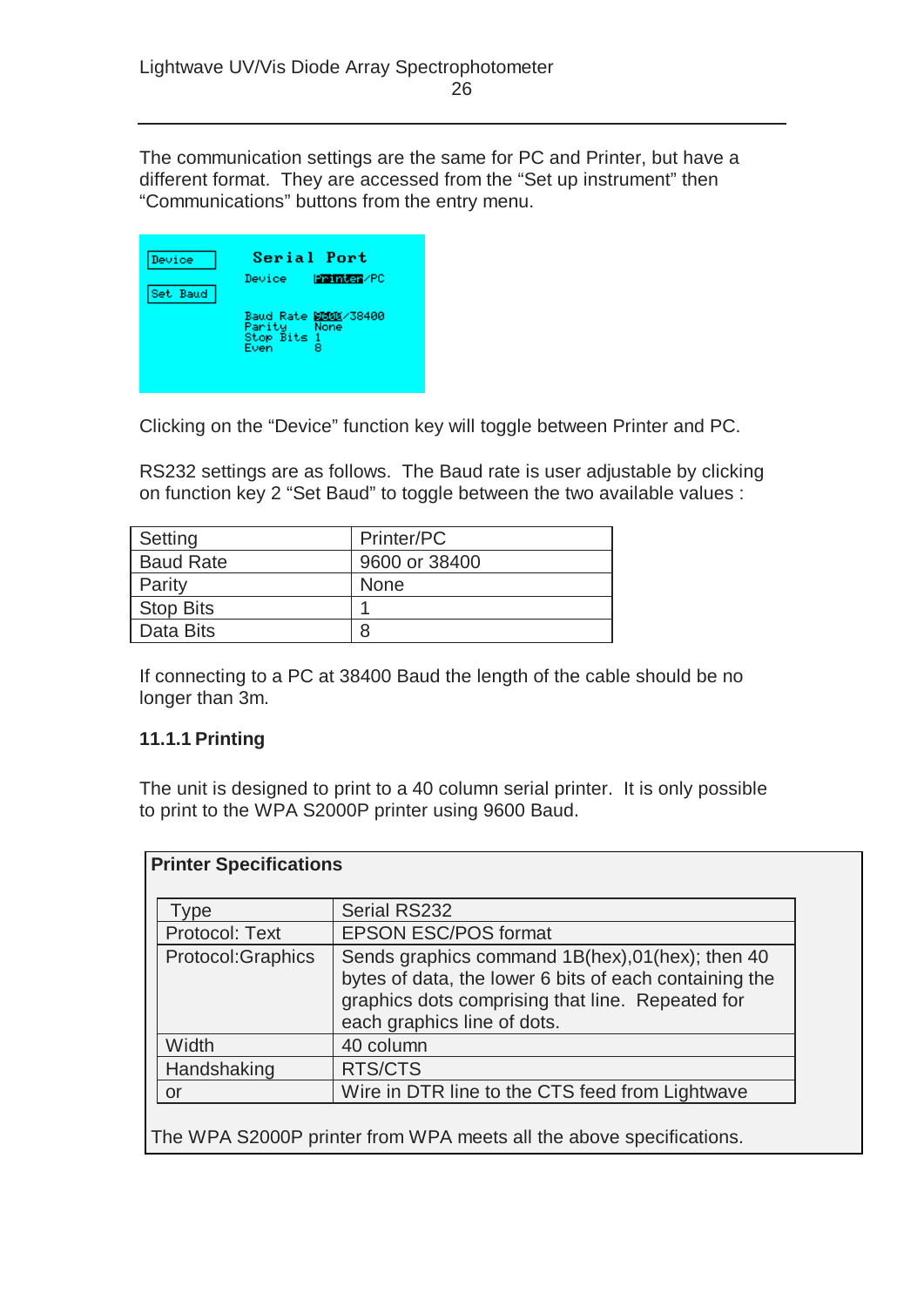To avoid any possible damage, ensure that both printer and spectrophotometer are switched off prior to connection. There are 2 different print formats dependent upon which mode of operation has been selected.

In the majority of cases the user will be asked to confirm the **Sample Number**, or revise. This will then appear on the printout.

#### **Printing Format**

#### **Format 1**

On connection the following header will appear: -

WPA S2000 Spectrophotometer Software Version 2.4

This format is used for basic Absorbance or %Transmission measurements.

#### **Format 2**

The unit will essentially download the screen display onto the printer e.g.

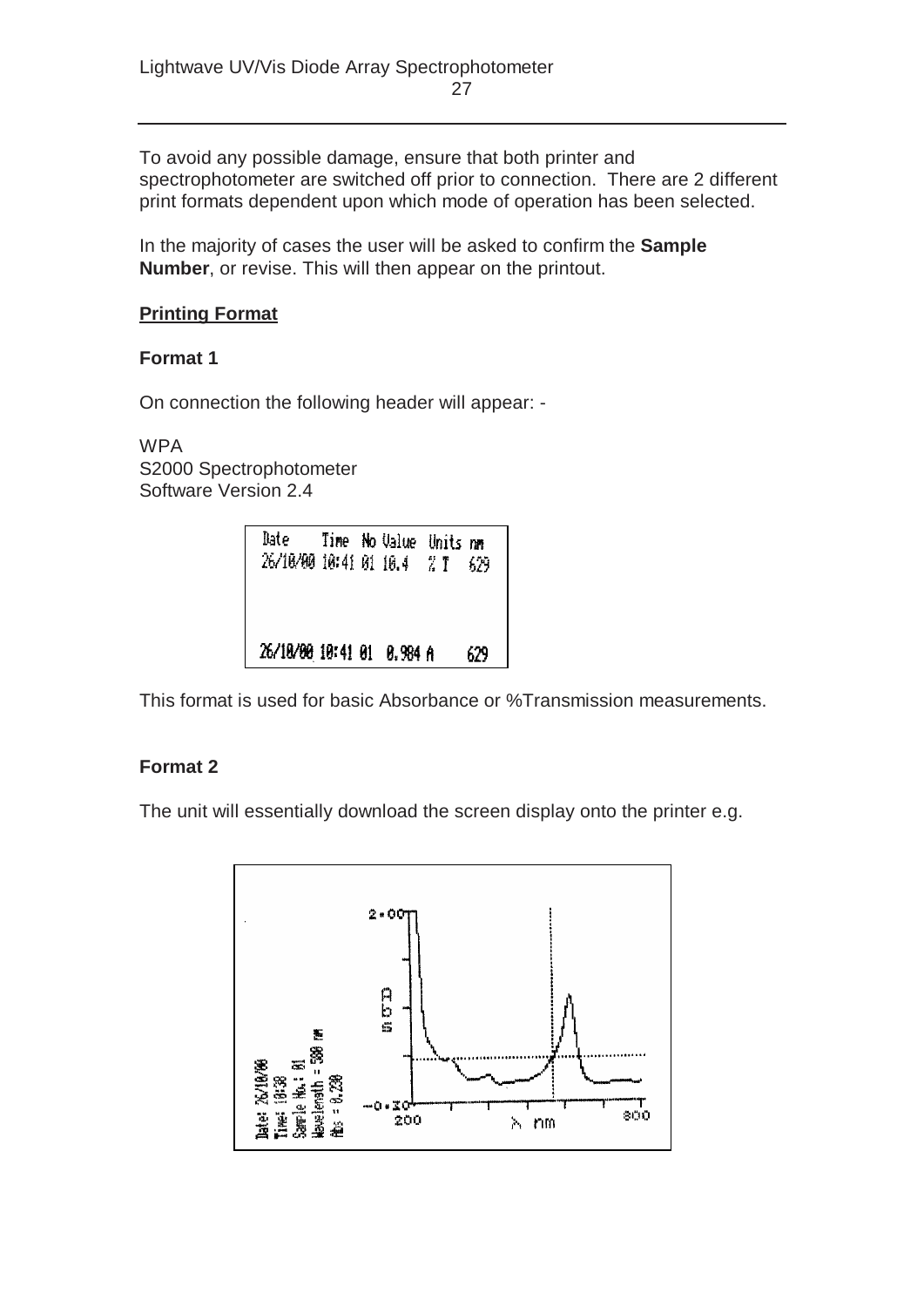#### **11.1.2 Connection to PC**

The Lightwave is configured to be used with commonly available software for RS232 communications such as "terminal" (Windows  $3.11^{TM}$ ) or "Hyperterminal" (Windows 95/98  $\text{TM}$ ). These are usually located under Program Manager "Accessories" with your PC. After you have the data displayed on your VDU you can easily save the information and import it to other applications to store or analyse.

Note that the Windows 3.11 'Terminal' facility is very dependant on the speed of the base machine. A slow 386 or 486 machine may miss data. In such cases, it is advisable to use a DOS based package such as 'Odyssey' to collect data.

Before disconnecting or connecting the instrument turn the PC and Lightwave off to avoid damage to any part.

#### *11.2 Setting Up the Lightwave to a PC Link*

First connect the Lightwave and the PC using a suitable cable, such as WPA part number S2000PC. Connections to the most common PC COM ports are shown in the Table below, together with the necessary connectors.

| <b>FROM:</b><br>TO: |                     |                      |  |
|---------------------|---------------------|----------------------|--|
| Lightwave           | <b>COMM1</b>        | COMM <sub>2</sub>    |  |
| 9 way D type        | 9 way D type Female | 25 way D type Female |  |
| <b>Female</b>       |                     |                      |  |
| Pin 2               | Pin 3               | Pin 2                |  |
| Pin 3               | Pin 2               | Pin 3                |  |
| Pin 7               | Pin 8               | Pin 5                |  |
| Pin 8               | Pin 7               | Pin 4                |  |
| Pin 5 (screen)      | Pin 5 (screen)      | Pin 7 (screen)       |  |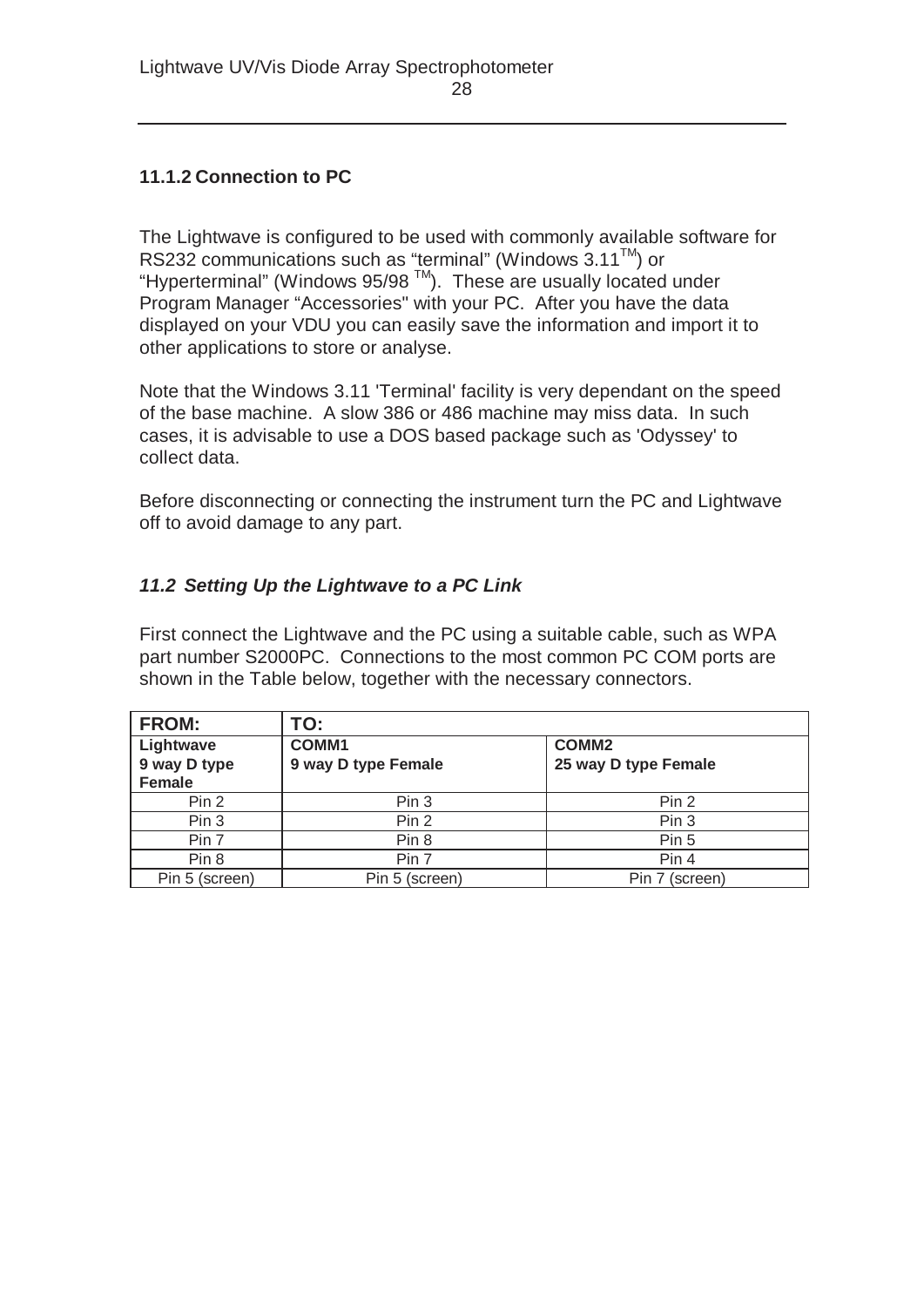#### **Windows 95 or 98 (or NT users)**

Open HyperTerminal program under Program Manager "Accessories".

Double Click on icon "Hypertrm"

| <b>Connection Description</b>                       |    |        |
|-----------------------------------------------------|----|--------|
| New Connection                                      |    |        |
| Enter a name and choose an icon for the connection: |    |        |
| Name:                                               |    |        |
| <u>l</u> con:                                       |    |        |
|                                                     | 0K | Cancel |

You will be asked for a suitable name - e.g Lightwave and an icon. Once this is set up you can click on this icon and the settings will be loaded correctly.

You will then be asked to configure the phone number. Ignore the first options and move the "Connect using" option.

| <b>Phone Number</b>   |                                                           |  |
|-----------------------|-----------------------------------------------------------|--|
| Lightwave             |                                                           |  |
|                       | Enter details for the phone number that you want to dial: |  |
| Country code:         | United Kingdom (44)                                       |  |
| Ar <u>e</u> a code: I | 01223                                                     |  |
| Phone number:         |                                                           |  |
|                       | Connect using: Sportster 28800 External                   |  |
|                       | Cancel<br>ΟK                                              |  |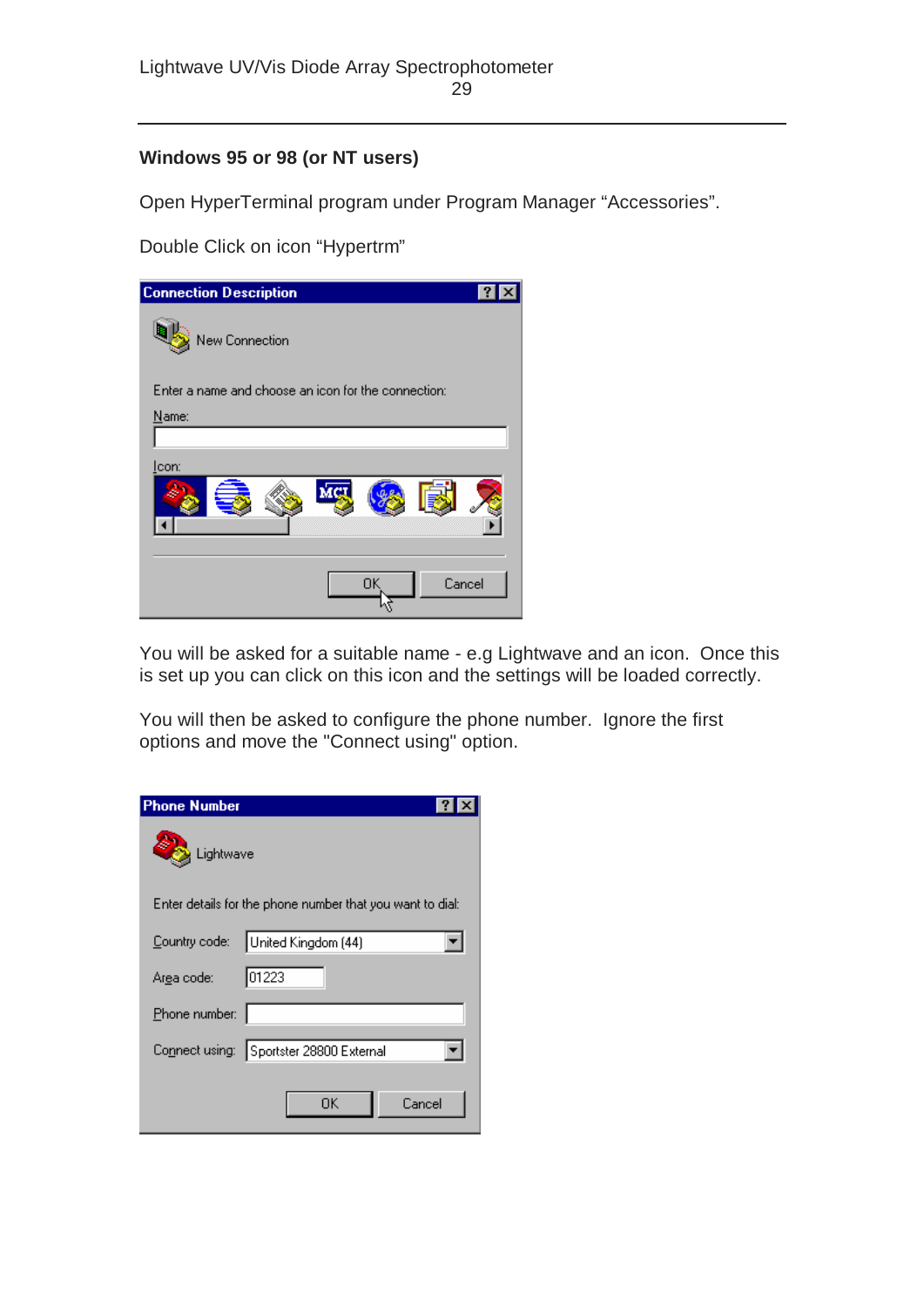| Connect using: Standard PCMCIA Card Modem                                  |  |
|----------------------------------------------------------------------------|--|
| Standard PCMCIA Card Modem<br>TDK Grey Cell GlobalPulse<br>Direct to Com 1 |  |
| Direct to Com 2                                                            |  |

Select the correct COM port (which will be used to receive the Lightwave data) under "Connect Using" and then OK.

Now set up the COM port: -

| <b>COM2 Properties</b> | 2                     |
|------------------------|-----------------------|
| Port Settings          |                       |
|                        |                       |
| Bits per second: 3500  |                       |
| Data bits: 8           |                       |
|                        | Parity: None          |
| Stop bits: 1           |                       |
| Flow control: Hardware |                       |
| Advanced               | Restore Defaults      |
|                        | 0K<br>Cancel<br>Apply |

Set the settings as above then press OK.

To capture data, select Transfer - Capture Text.

| Lightwave - HyperTerminal    |           |                                       |  |  |
|------------------------------|-----------|---------------------------------------|--|--|
| File Edit View Call Transfer |           | Help                                  |  |  |
| $\sqrt{3}$<br>c o<br>ā       | Send File |                                       |  |  |
|                              |           | Receive File                          |  |  |
|                              |           | Capture Text<br>Send <u>T</u> exSFile |  |  |
|                              |           |                                       |  |  |
|                              |           | Capture to Printer                    |  |  |
|                              |           |                                       |  |  |

You will be asked for a file name - e.g. Lightwave.txt. Then Press START.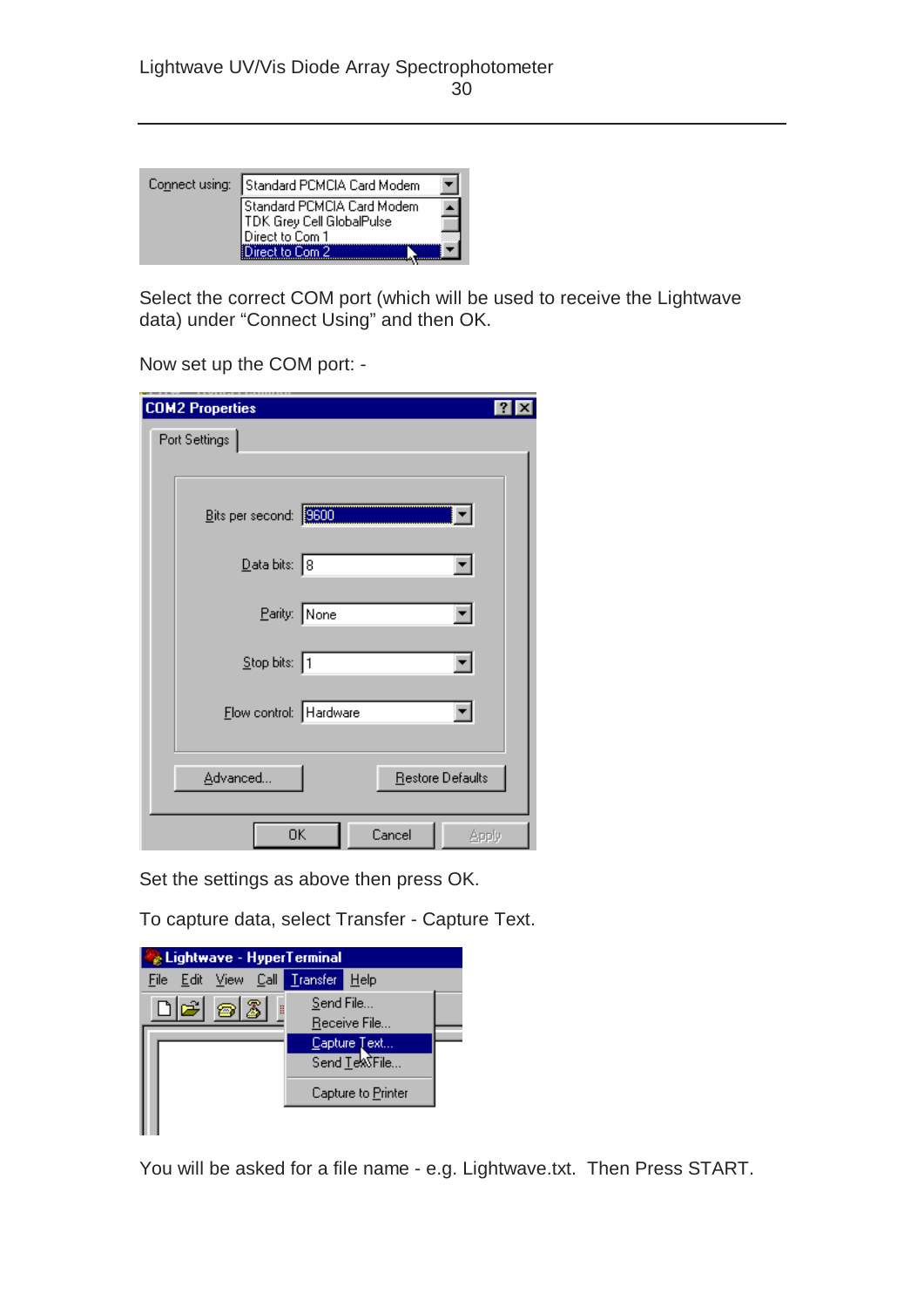Pressing PRINT on the S2000 will send data to the PC (ensure that PC is selected under Communication).

To End data transfer Select Transfer - Capture Text- Stop.

The file can then be imported into  $\mathsf{EXCEL}^{\mathsf{TM}}$  directly using the Import Wizard within MS Excel  $TM$ . The import wizard will detect the format automatically.

#### **Importing Into Excel (or similar spreadsheet program)**

Open Excel™ and open the data file (\*.txt); the following screen will be displayed:-

| Text Import Wizard - Step 1 of 3                                                                                                                            |  |
|-------------------------------------------------------------------------------------------------------------------------------------------------------------|--|
| The Text Wizard has determined that your data is Delimited.<br>If this is correct, choose Next, or choose the Data Type that best describes your data.      |  |
| Original data type                                                                                                                                          |  |
| Choose the file type that best describes your data:                                                                                                         |  |
| C Delimited<br>- Characters such as commas or tabs separate each field.<br>C Fixed width<br>- Fields are aligned in columns with spaces between each field. |  |
| Windows (ANSI)<br>Start import at row:<br>File Origin:                                                                                                      |  |
| Preview of file C:\WINDOWS\DESKTOP\Vis\Test data Pre-p\dd.txt.                                                                                              |  |
| 06,00,97,22,10,01,<br>200.<br>2.000.<br>2.000.<br>ות?<br>2.000.<br>202.<br>203.<br>2.000.<br>6 204.<br>2.000                                                |  |
|                                                                                                                                                             |  |
| Cancel<br>$<$ Back<br>Next<br>Finish                                                                                                                        |  |

Choose Delimited (if not already chosen) and press NEXT.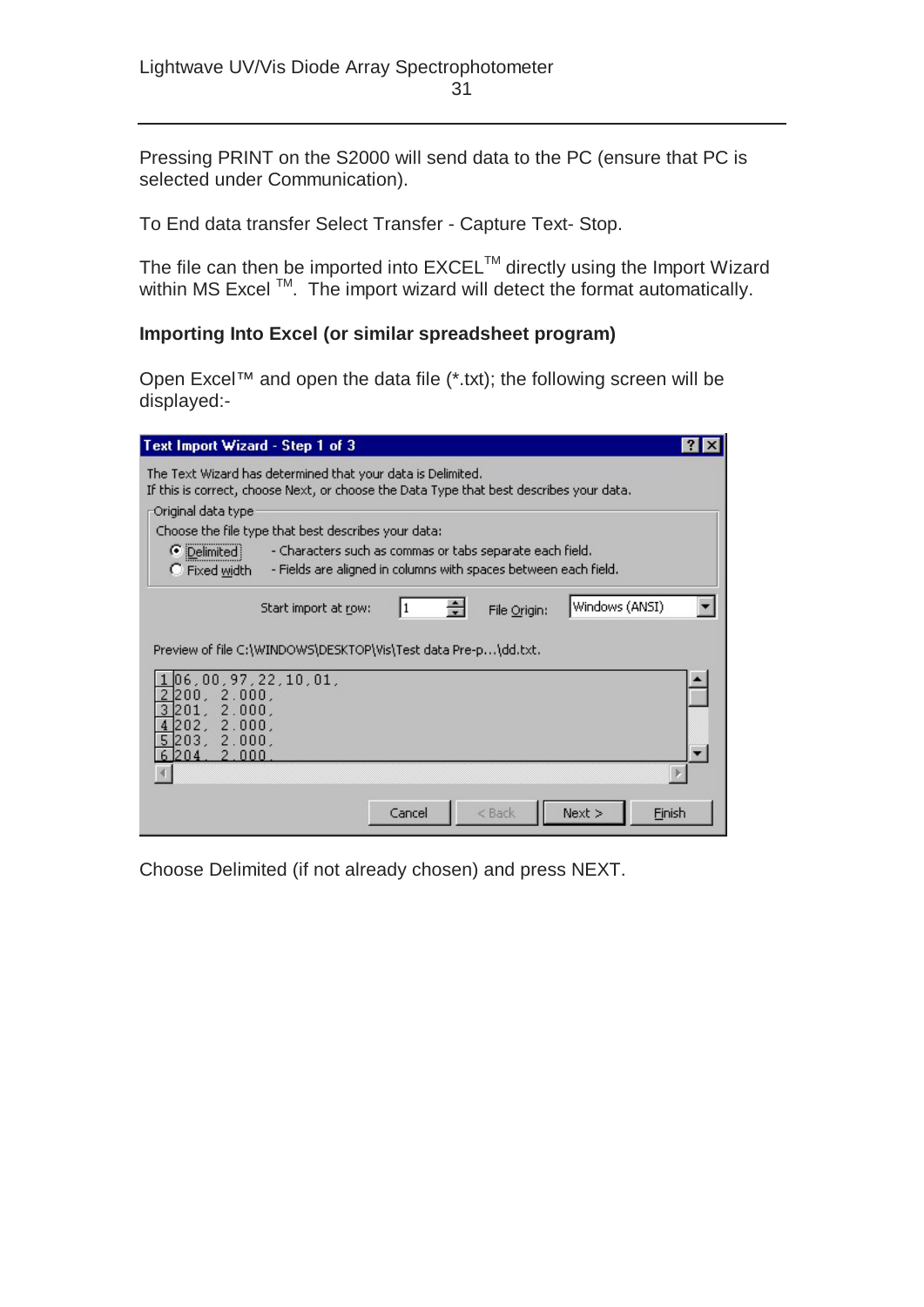# Lightwave UV/Vis Diode Array Spectrophotometer

32

| Text Import Wizard - Step 2 of 3                                                                                               | $?$   $\times$                                         |  |  |
|--------------------------------------------------------------------------------------------------------------------------------|--------------------------------------------------------|--|--|
| This screen lets you set the delimiters your data contains. You can see<br>how your text is affected in the preview below.     |                                                        |  |  |
| <b>Delimiters</b><br>Semicolon<br><b>▽</b> Comma<br>$[$ Lab $]$<br>$\Box$ Other:<br>$\Box$ Space                               | Treat consecutive delimiters as one<br>Text Qualifier: |  |  |
| Data preview:                                                                                                                  |                                                        |  |  |
| 10 6<br>22<br>197<br>10 O<br>l1 O<br>101<br>200<br>2.000<br>l201<br>2.000<br>202<br>2.000<br>1203<br>2.000<br>1204<br>000<br>2 |                                                        |  |  |
| Cancel                                                                                                                         | $<$ Back<br>Next<br>Finish                             |  |  |

Select comma, then NEXT

| Text Import Wizard - Step 3 of 3                                                                                                                                                   |             |                                                                                                         |            |
|------------------------------------------------------------------------------------------------------------------------------------------------------------------------------------|-------------|---------------------------------------------------------------------------------------------------------|------------|
| This screen lets you select each column and set<br>the Data Format.<br>'General' converts numeric values to numbers, date<br>values to dates, and all remaining values to text.    |             | Column data format<br>← General<br>$C$ Text<br>DMY<br>$\bigcirc$ Date:<br>C Do not import column (Skip) |            |
| -Data preview:<br><u> GenerGeneralGenerGenerGenerGenerGeneral</u><br>06<br>l9 7<br>122<br>10 O<br>200<br>2.000<br>201<br>2.000<br>202<br>2.000<br>203<br>2.000<br>1204<br>000<br>2 | l1 O<br>101 |                                                                                                         |            |
|                                                                                                                                                                                    | Cancel      | $<$ Back<br>Next >                                                                                      | <br>Finish |

Select General, then FINISH. The data will then appear as indicated in the excel spreadsheet. To create a graph of the data (if scan data) use the graph facility in Excel. You will need to re-arrange the columns (wavelength first, Absorbance (or %T) second).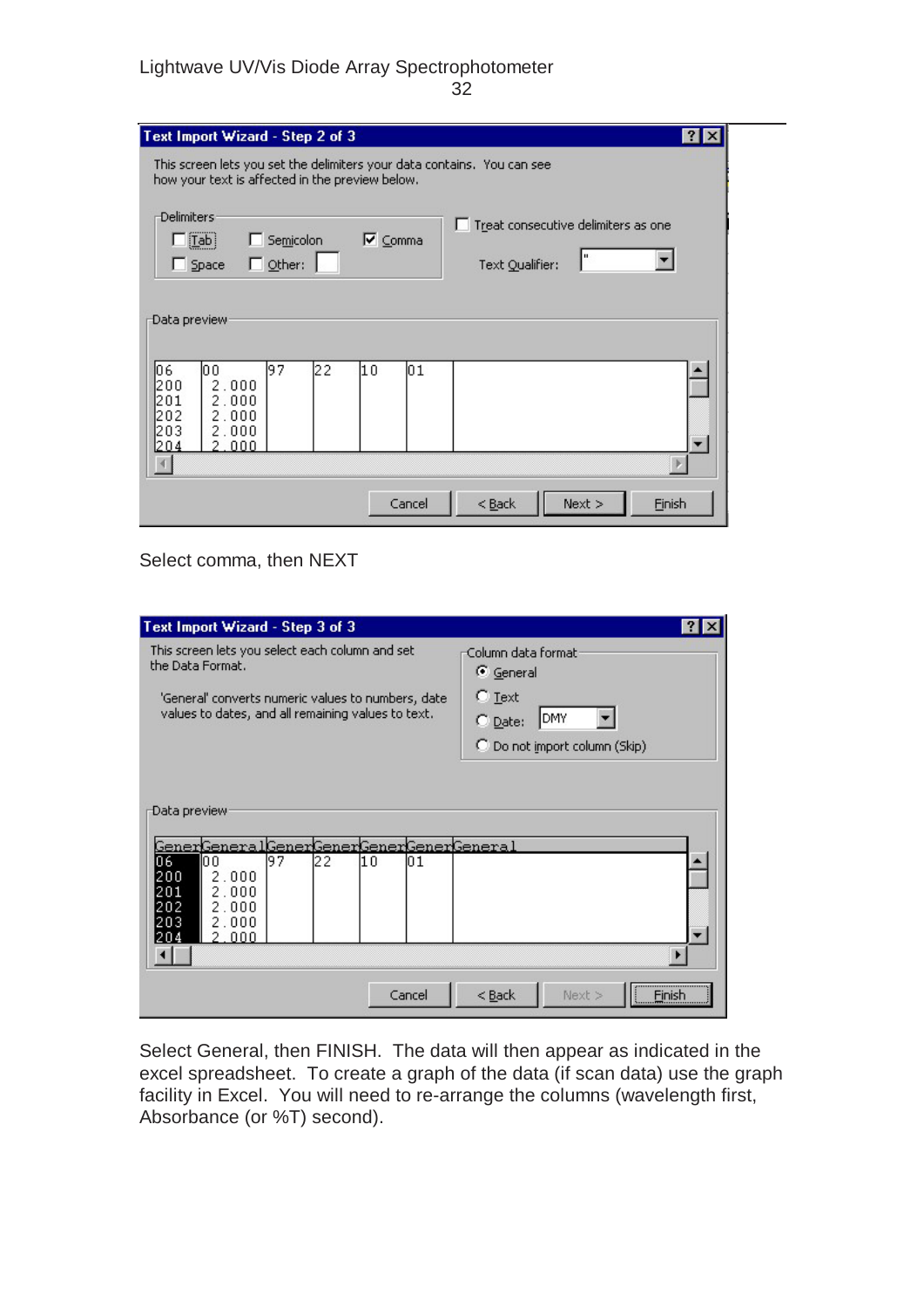

**WPA has set up an ExcelTM file (sample.xls) to import the data and display Spectra. This can be obtained from our sales office and e-mailed to you or put onto a disc. Alternatively the data can be imported into you own Excel file.**

A typical printout would look like that below:-



The PC format is designed to be compatible with most Windows<sup>TM</sup> spreadsheet software including LOTUS 123™ and MS EXCEL™.

#### **Windows 3.11TM**

Open the Terminal emulator and under the "Settings" menu, run down to "Communications" and set the following parameters.

| <b>COM1/COM2</b>     | Depending on which port you are using.<br>(Usually the mouse is in COM1 and COM2<br>is available) |
|----------------------|---------------------------------------------------------------------------------------------------|
| <b>BAUD RATE</b>     | 9600                                                                                              |
| <b>PARITY</b>        | <b>None</b>                                                                                       |
| <b>STOP BITS</b>     | 1                                                                                                 |
| <b>DATA BITS</b>     | 8                                                                                                 |
| <b>FLOW CONTROL:</b> | "Hardware" with the parity check and carrier<br>Detect boxes inactive.                            |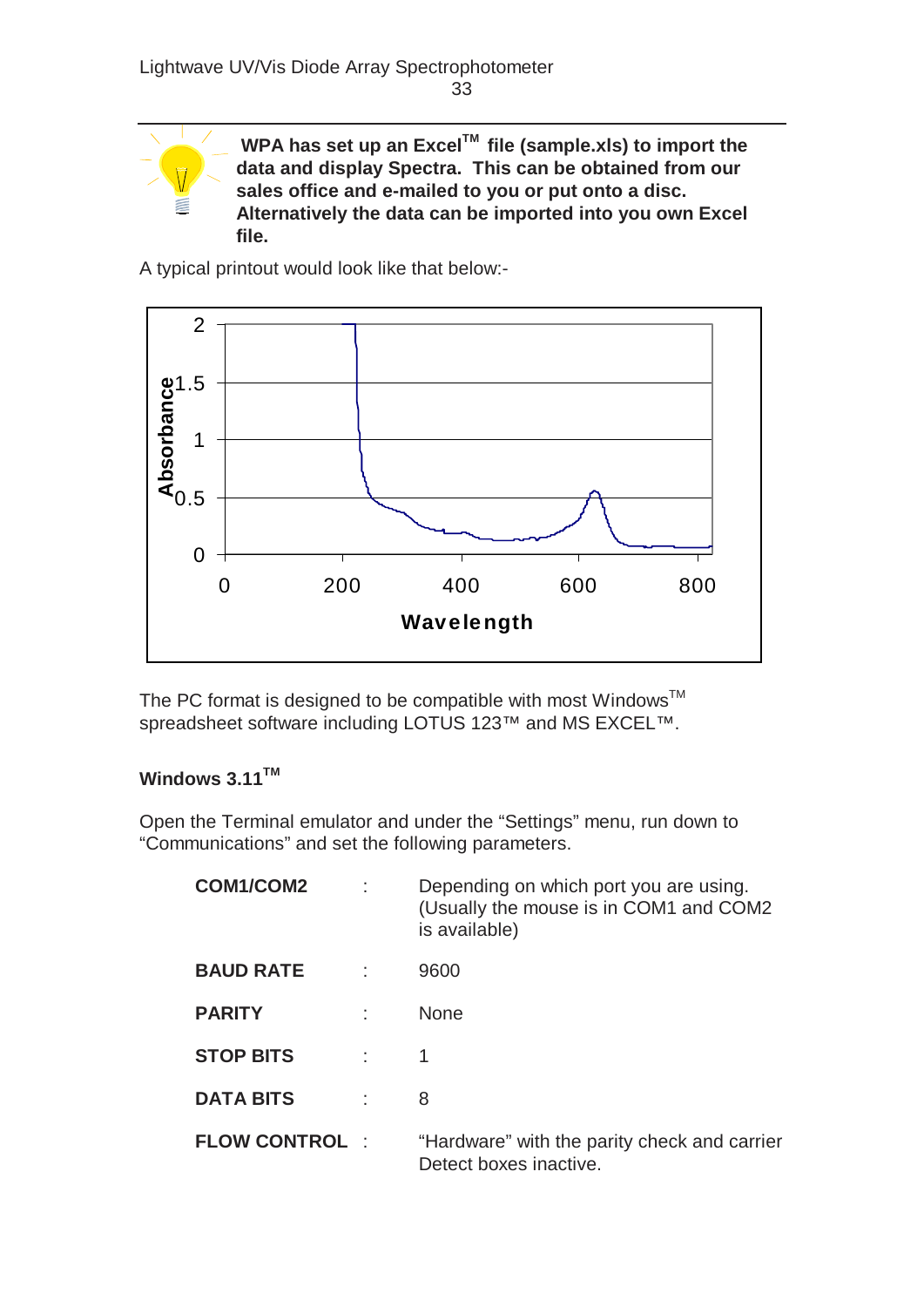Once you have set these values click OK. You can save these settings using the file menu.

Whenever you use the programme again you can open the saved file to retrieve the settings.

#### **Data output format** is as follows:

ASCII strings, comma de-limited.

#### **Format 1**

Dd,mm,yy,hh,min,sample number or ref,value,units, wavelength

#### **Format 2 Spectral data**

Dd,mm,yy,hh,min, sample number or ref, carriage return, value1, wavelength 1, carriage return ,value 2, , wavelength 2, carriage return ………., value 512, wavelength 512, carriage return, checksum

#### **1 Format 3**

Dd,mm,yy,hh,min, method no, name, sample number or ref, elapsed time in mm/ss, value, *repeat for other values* , delta A/min, correlation coefficient, display, units

#### **Format 4**

dd,mm,yy,hh,mm,sample no or ref, value, units, wavelength, value, units, wavelength, value, units, wavelength , value, units, wavelength

#### **Format 5**

dd,mm,yy,hh,mm,method no, name, Std,value,Abs, Std,value,Abs, Std,value,Abs, etc

#### **Format 6**

dd,mm,yy,hh,mm,method no, name,sample no or ref, value, units, wavelength, Factor or curve

 1 "Windows" and "Windows 95/98" are acknowledged to be trademarks of Microsoft Group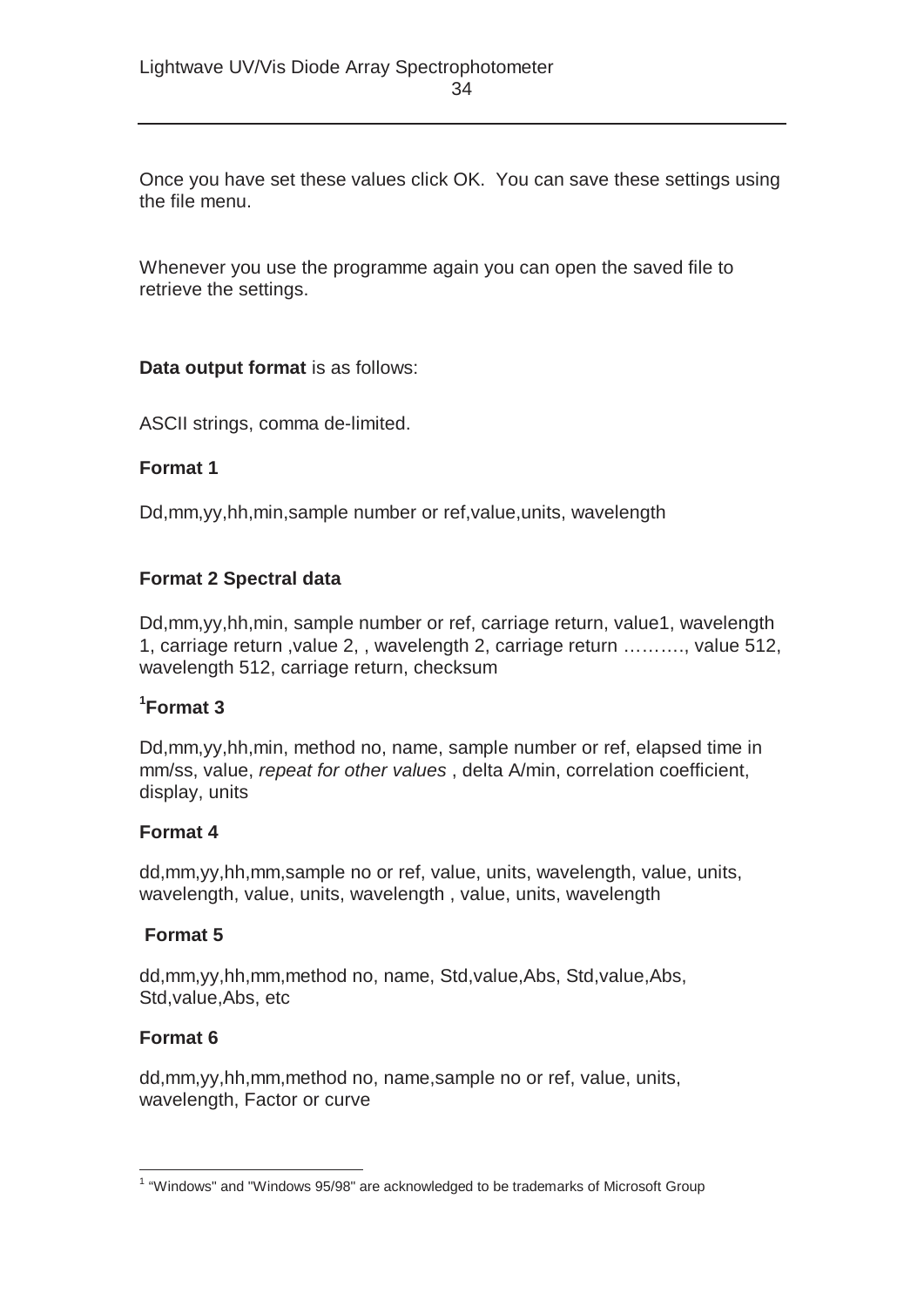#### *11.3 Set Time/Date*

The time and date are available in the following formats: -

| Euro Format |                       |  |  |
|-------------|-----------------------|--|--|
| Time        | hh:mm (24 hour clock) |  |  |
| Date        | dd/mm/yy              |  |  |

OR

| <b>US Format</b> |                       |
|------------------|-----------------------|
| Time             | hh:mm (24 hour clock) |
| Date             | mm/dd/yy              |

Click on "Format" to toggle between the two formats. These are retained even if the unit is switched off. The embedded processor is year 2000 compliant.

To set the Time/Date enter the "Set up Instrument" screen and select "Set Time/Date".

Use the  $\uparrow\downarrow$  to change the setting or use the  $\leftarrow\rightarrow$  arrows to move between time and date settings.

Press "Accept" to confirm

#### *11.4 Auto-Print*

This function key takes the user to a second screen where the Auto-print function can be toggled ON and OFF.

When the Auto-print is ON, the instrument automatically increments the Sample Number and outputs the data in the set mode (PC or Printer) each time TEST is pressed (but not REF). The Sample Number screen is not displayed.

When Auto-print is OFF, printing is via the Print button. NOTE: the Print button remains active even when Auto-print is ON in case duplicates are required.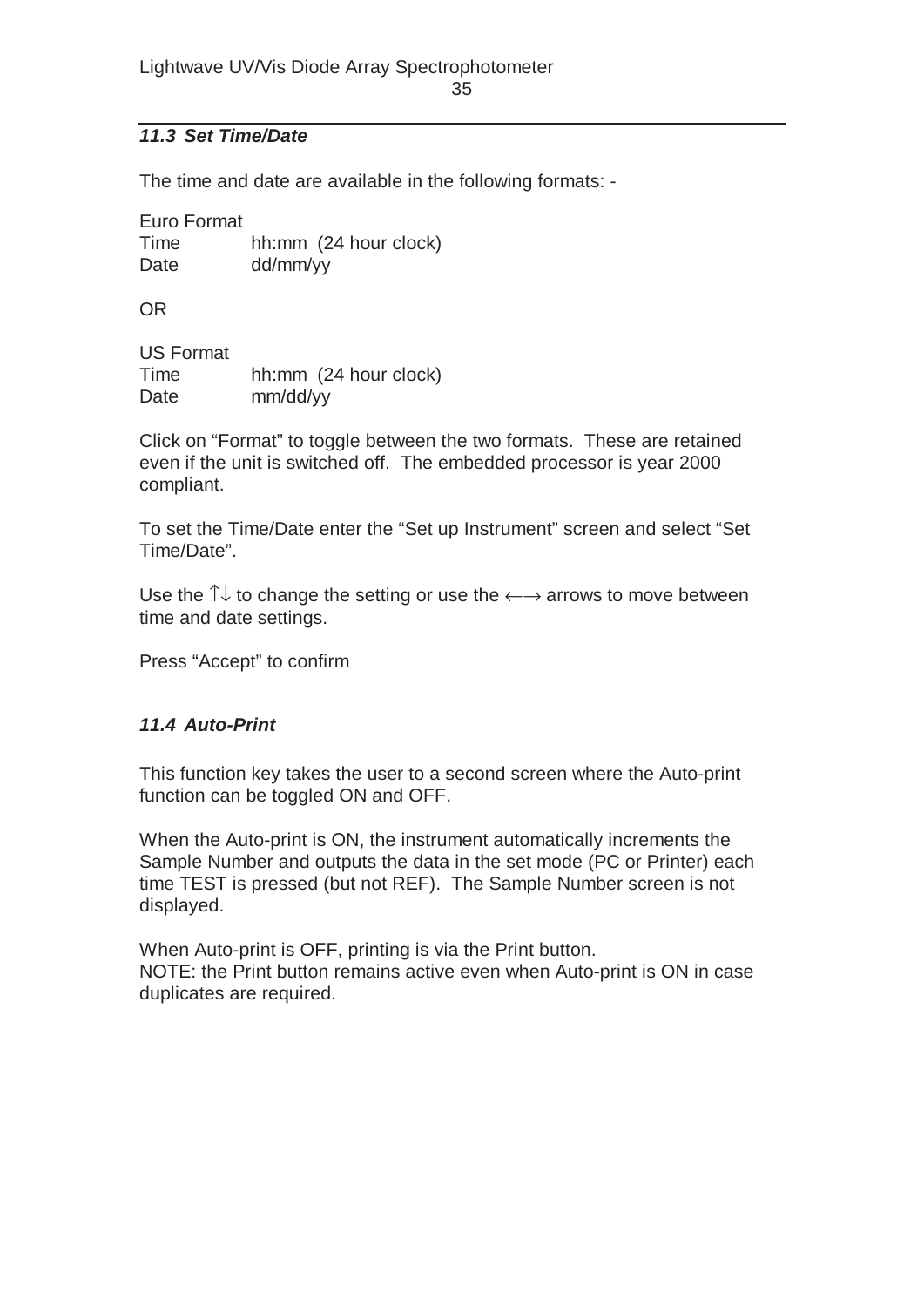## **12 Servicing and Maintenance**

The Lightwave has been designed to be extremely robust and require minimal servicing.

The unit performs a series of self-diagnostic checks each time it is switched on to check the:

- **Lamp performance**
- **Wavelength calibration**
- **Diode Array**

The only user serviceable parts are the lamps, fan and cuvette chamber.

#### *12.1 Replacing the Lamps*

**The Lightwave uses novel technology that will ensure that the lamp replacement is a very infrequent event (the lamps should last many thousands of hours).** 

**The innovative method of operation requires a particular type of lamp. The lamp alignment is also crucial to the correct operation and we cannot guarantee performance to the published specification if lamps other than those from WPA are used.** 

The part numbers for replacement lamps are as follows: -

| <b>Tungsten Lamp</b>        | S2000T         |
|-----------------------------|----------------|
| Tungsten & Deuterium Lamp   | S2000L         |
| Assembly                    |                |
| As for S2000L but accepting | <b>S2000LX</b> |
| only unit in part exchange  |                |

The lamps come complete with comprehensive fitting instructions.

#### **CARE: The lamps may be hot, and fingermarks may burn to the surface rendering the bulb useless.**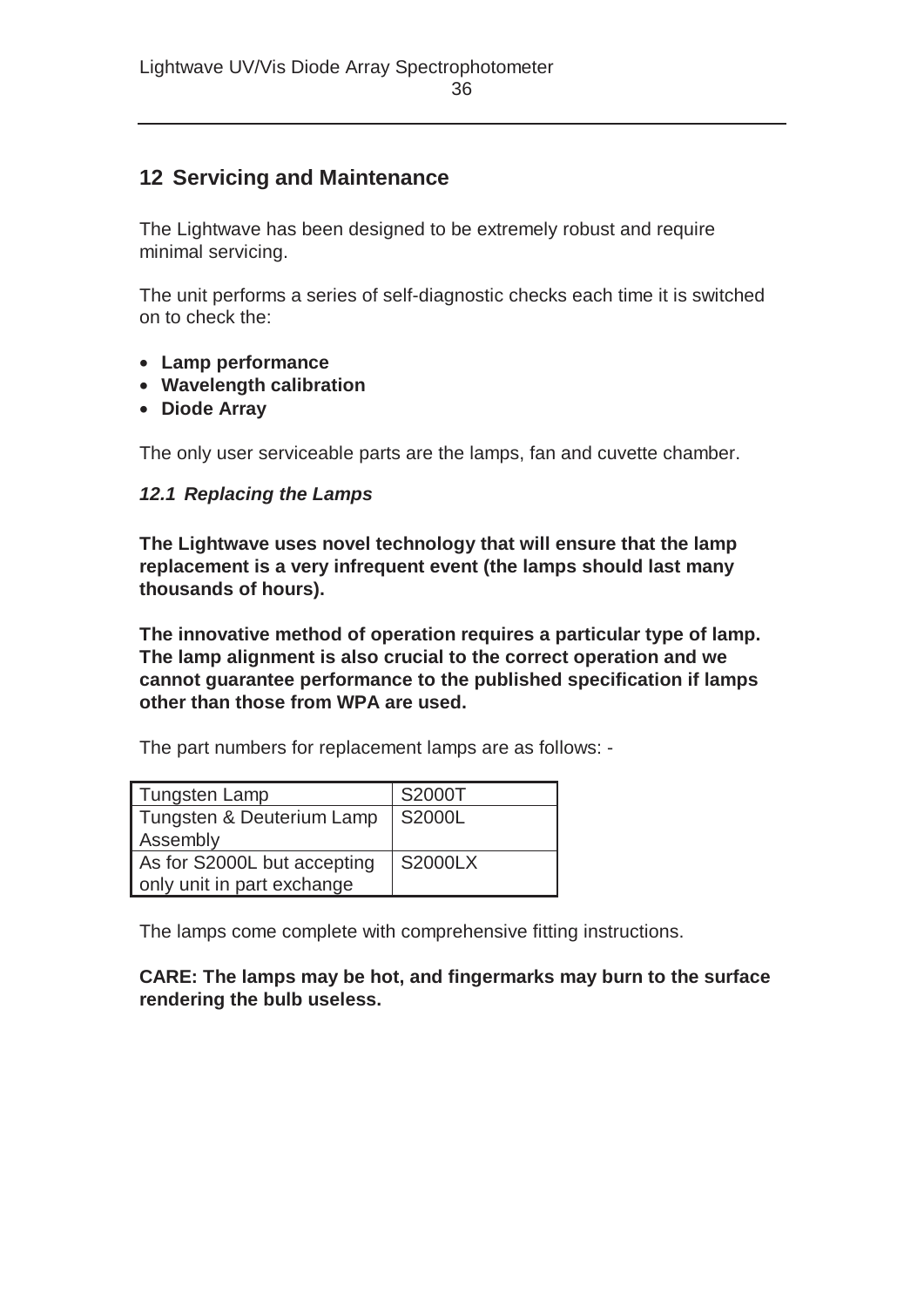#### *12.2 Routine Maintenance*

Very little attention will be required, we nonetheless recommend the following: -

- 1 Keep the instrument clean. Immediately wipe off any spilt liquids. Clean with a slightly damp cloth. Non-abrasive water based soap or detergent may be used.
- 3 Remove the cuvettes from the instrument when not in use.
- 4 At regular intervals check the mains cable for wear and tear and replace if damaged.
- 5 Store in a cool place away from corrosive chemicals or fumes.

The cuvette compartment has a drain hole to ensure that any spillage within the cuvette compartment will not damage the instrument. The grey cuvette holder can be pulled out to clear any spillage and to access the cuvette compartment. Check that the cuvette tray has not accumulated any liquid or deposits from the storage of wet cuvettes.

Particular care should however be taken to avoid spillage when handling aggressive or organic liquids as these can damage the plastic mouldings.

#### *12.3 Decontamination*

If the S2000 is sprayed to decontaminate it, please ensure that the optics are protected by temporarily sealing the optic opening in the cuvette chamber with tape.

#### *12.4 Calibration*

WPA can provide a service and calibration for your instrument including the provision of a certificate traceable to international standards.

Please contact our sales office for further details.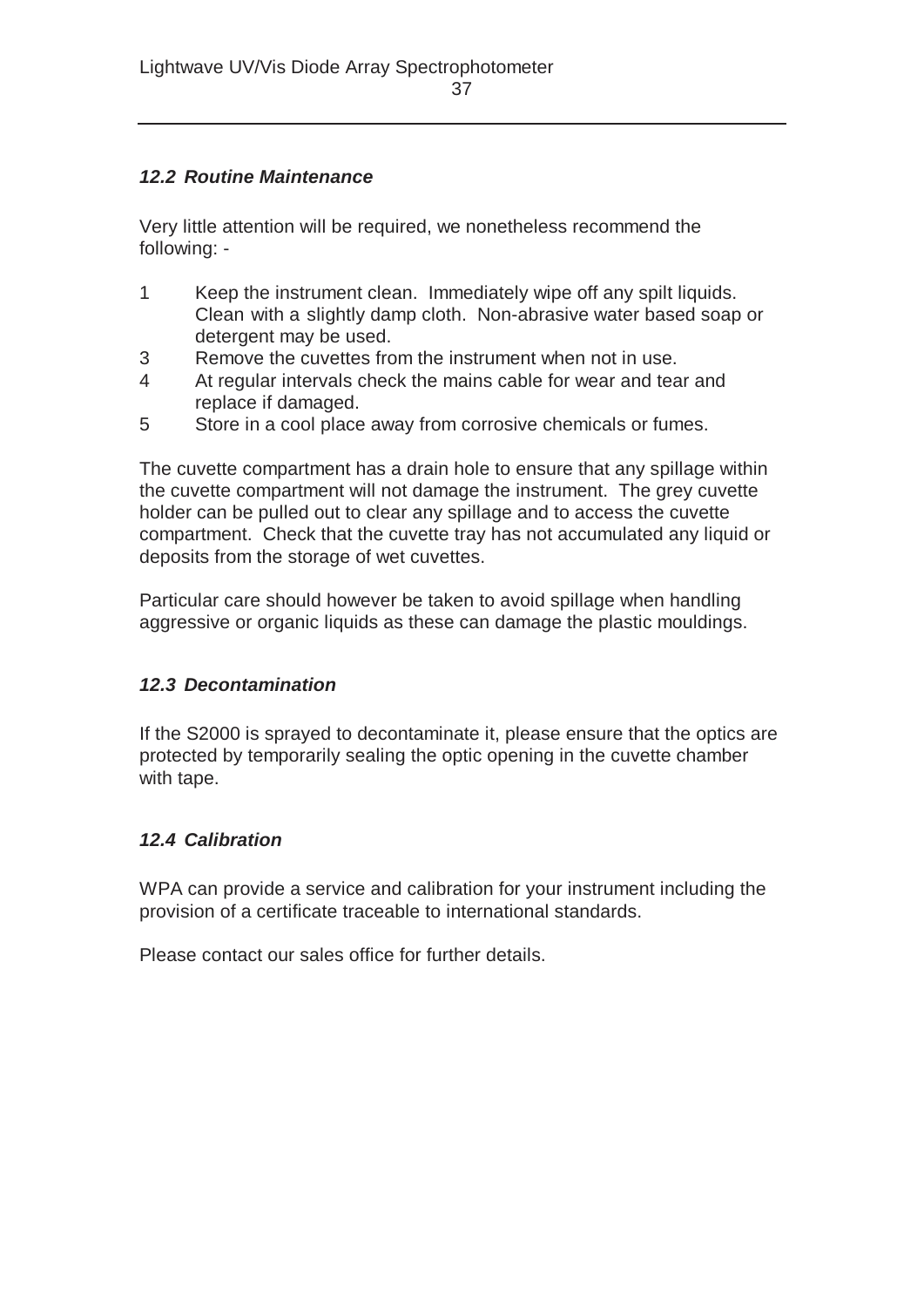# **13 CE Marking**

European Directives for Low Voltage and Electro Magnetic Compatibility

#### **ALL WPA INSTRUMENTS COMPLY WITH EUROPEAN DIRECTIVES FOR EMC AND LOW VOLTAGE SAFETY AND ARE ACCORDINGLY CE MARKED**

It should be noted that external equipment connected to inputs or outputs could increase the susceptibility of measurements to interference if placed in the maximum electric fields prescribed by the Standard. Although the situation can be alleviated by the use of screened connections, WPA instruments should not be used under such extreme conditions, which would themselves constitute a danger to the operators.

The unit has been tested using a 2m RS232 cable connected; however a longer lead may affect the level of EMC emission.

# **14 Guarantee**

The Lightwave is guaranteed against faulty workmanship and components for two years. In the unlikely event of service requirements (other than Lamp replacement) during, or after, the guarantee period, do not open the instrument to attempt repairs.

Please return the instrument either to WPA or to your local distributor. Whenever an instrument is returned, please ensure that a label indicating your name, address, telephone and extension number is securely attached to the instrument.